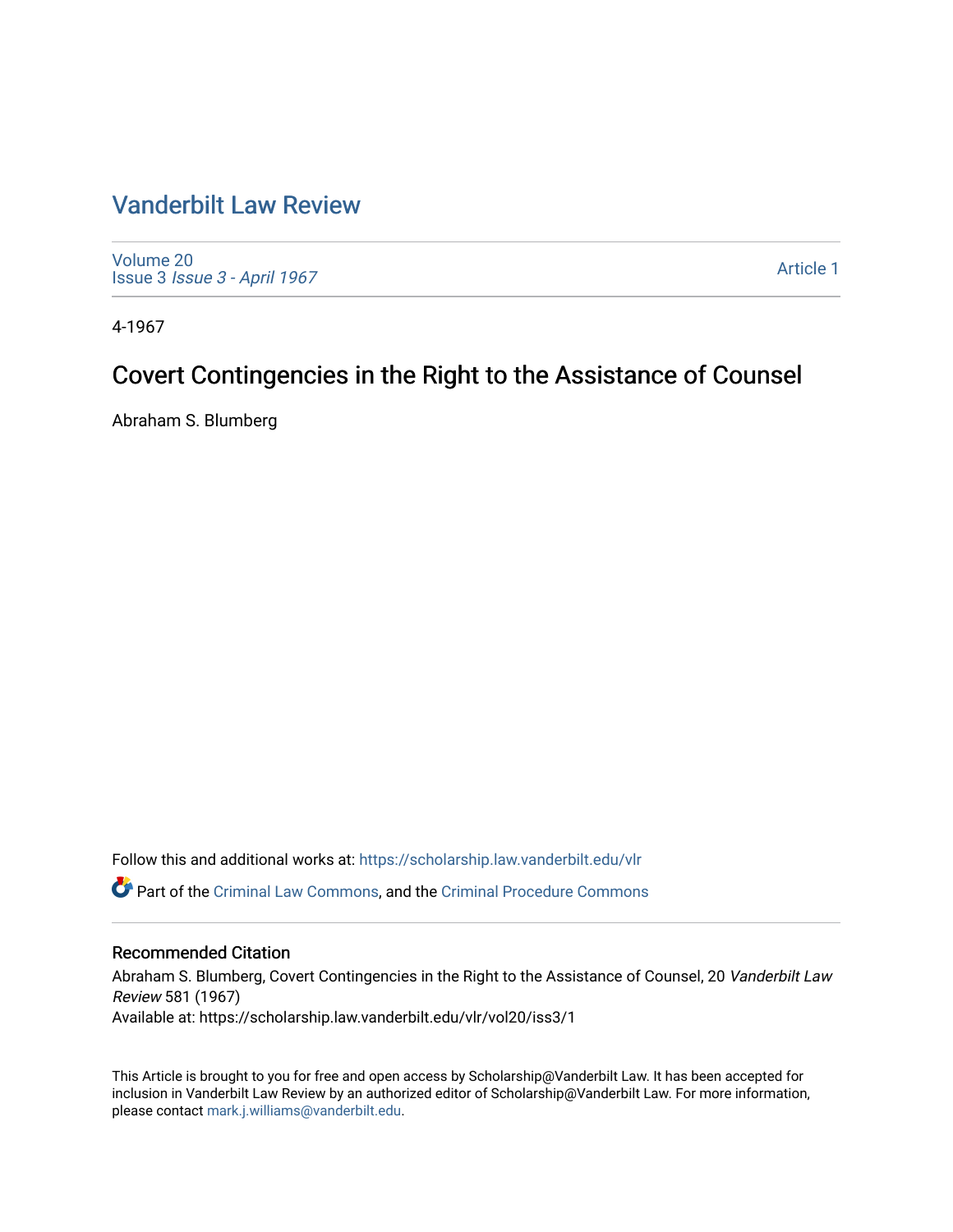**VOLUME 20 APRM, 1967 NUMBER 3** 

# Covert Contingencies in the **Right** to the Assistance of Counsel

## *Abraham S. Blumberg\**

*On the basis of a sociological survey showing that a very large percentage of guilty pleas are induced by defense counsel, Professor Blumberg concludes that criminal justice is not structured on the adversary model which the Supreme Court's right to counsel decisions presuppose. He submits that the primary loyalty of defense counsel is to the criminal court "system," the informal organization of court officials on which they depend for their professional existence. He suggests further that the additional attorneys which will be required to implement the right to counsel decisions will simply serve to make the "system" more efficient in utilizing covert evasions of due process and in producing an even greater number of guilty pleas.*

*This article was awarded first prize in an essay contest in sociology sponsored by the Institute on American Freedoms.*

#### I. INTRODUCTION

Three recent Supreme Court decisions dealing with the role of the lawyer have been hailed as destined to effect profound changes in the administration of criminal law in America. The first of these, *Gideon v. Wainwright,'* requires states and localities to furnish counsel for indigent persons charged with a felony. The *Gideon* ruling raised an interesting question: what is the precise point in time at which a

581

**<sup>\*</sup>** B.A., Brooklyn College, 1942; LL.B., Columbia University, 1947; Ph.D., New School for Social Research, 1965; Member of New York Bar, admitted 1947; Member of United States Supreme Court Bar, admitted 1961; presently Assistant Professor, Dep't of Sociology, State University of New York at Stony Brook; effective Sept., 1967, Associate Professor of Sociology and Law, John Jay College, City University of New York.

<sup>1. 372</sup> U.S. 335 (1963). This decision represented the climax of a line of cases with respect to the right to the assistance of counsel. Earlier, Powell v. Alabama, 287 U.S. 45 (1932), had held that the right to counsel applied to the states via the due process clause of the fourteenth amendment. Later cases such as Betts v. Brady, 316 U.S. 455 (1942), and Bute v. Illinois, 333 U.S. 649 (1948), restricted the *Powell* case to capital cases and to those instances where the defendant was incapable of making an adequate defense due to age, ignorance or intellectual limitations, etc. An exhaustive historical analysis- of the fourteenth amendment and the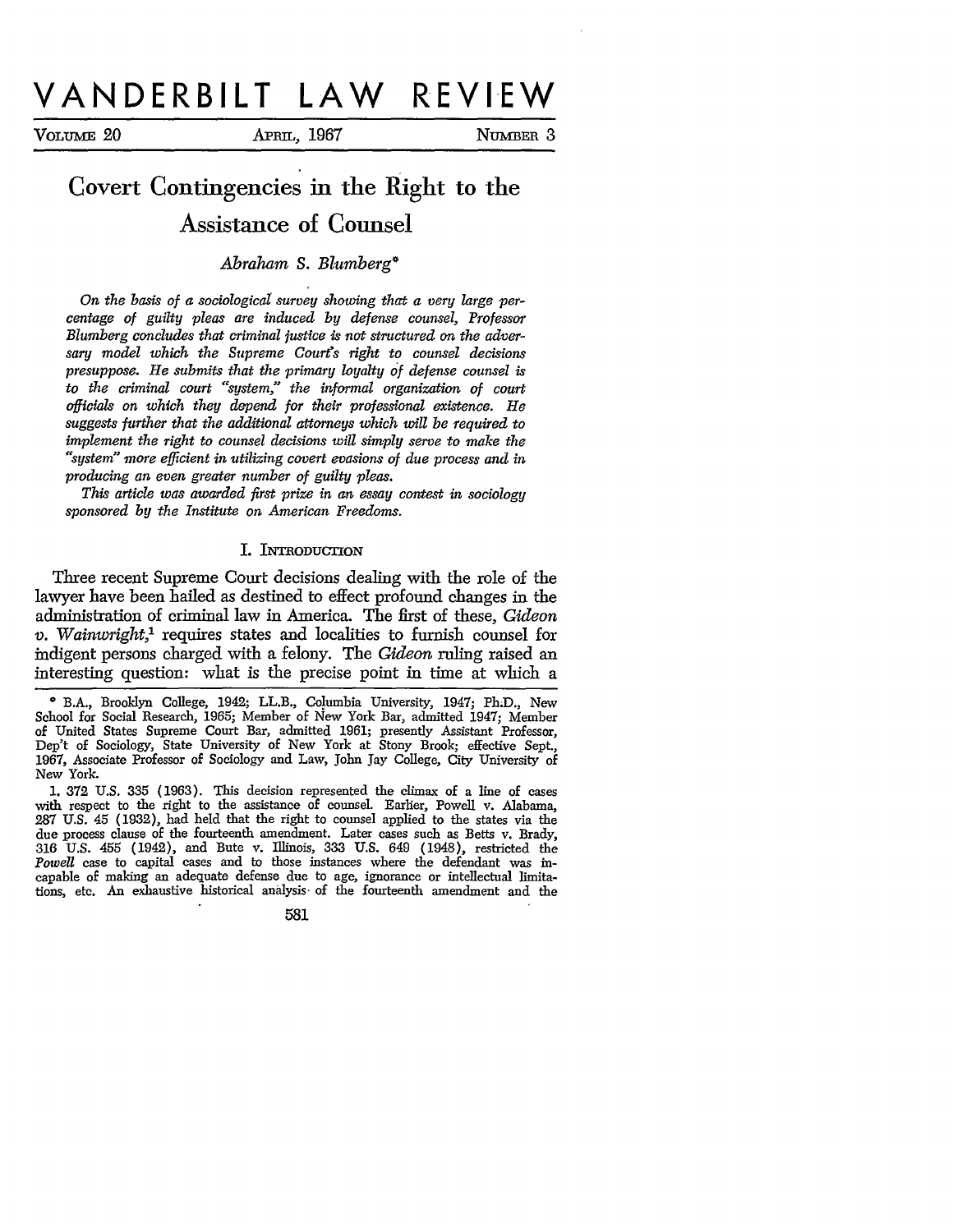suspect is entitled to a lawyer?<sup>2</sup> The answer came relatively quickly *in Escobedo v. Illinois,3* which aroused a storm of controversy.

Danny Escobedo confessed to the murder of his brother-in-law after the police had refused to allow retained counsel to see him, although his lawyer was present in the station house and asked to confer with his client. In a five to four decision, the Supreme Court asserted that when the process of police investigation shifts from merely investigatory to accusatory-"when its focus is on the accused and its purpose is to elicit a confession-our adversary system begins to operate, and, under the circumstances here, the accused must be permitted to consult with his lawyer."4 Escobedo's confession was rendered inadmissible, triggering a national debate among police, district attorneys, judges, lawyers, and other law enforcement officials, which continues unabated, $5$  about the value and propriety of confessions in criminal **cases. <sup>6</sup>**

Bill of Rights will be found in Fairman, *Does the Fourteenth Amendment Incorporate the Bill of Rights? The Original Understanding, 2 STAN. L. REV. 5 (1949). Since* the *Gideon* decision, there is evidence that its holding will be extended to indigent persons charged with misdemeanors-and ultimately even to traffic cases and other minor offenses. For a popular account of this development see LEWIS, GIDEON's TRUMPET, (1964). For a scholarly historical analysis see BEANEY, THE RIGHT TO COUNSEL IN AMERICAN COURTS (1955). For a more recent comprehensive review and discussion see Note, *Counsel at Interrogation,* 73 YALE L.J. **1000** (1964).

Under the Criminal Justice Act of 1964, 18 U.S.C. § 3006A (1964), indigents accused in the federal courts will be defended by federally paid counsel. For a general discussion of the nature and extent of public and private legal aid in the United States prior to the Gideon case, see BROWNELL, LEGAL AM IN THE UNITED STATES (1961). See also **VON MEHRRN,** EQUAL **JUsTIcE** FOR **THE** AccusED (1959).

2. In the case of federal defendants the issue has been clear. In Mallory v. United States, 354 U.S. 449 (1957), the Supreme Court unequivocally indicated that a person under federal arrest must be taken "without any unnecessary delay" before a United States Commissioner, where he will be told of his rights to remain silent and to assistance of counsel which will be furnished, if he is indigent, under the Criminal area of the Bill of Rights, see Sowne, Pouce Power AND INDIVIDUAL FREEDOM (1962). 3. 378 **U.S.** 478 (1964).

4. *Id.* at 492.

5. For some measure of the intensity of the controversy see Finley, *Who is on Tfial-The Police? The Courts? or the Criminally Accused,* **J** CmM. L., **C.** & **P.S.** 379 (1966).

6. See N.Y. Times, Nov. 20, 1965, **p.** 1, col. 5, for Justice Nathan *B.* Sobel's statement to the effect that based on his study of 1,000 indictments in Brooklyn, N.Y., from February to April, 1965, fewer than 10% involved confessions. See Sobel, *The Exclusionary Rules in the Law of Confessions: A Legal Perspective-A Practical Perspective* (pts. 1-6), N.Y.L.J., Nov. 15-21, 1965. Most law enforcement officials believe that the majority of convictions in criminal cases are based upon confessions obtained by police. For example, the District Attorney of New York County (a jurisdiction which has the largest volume of cases in the United States), Frank S. Hogan, reports that confessions are crucial and indicates "if a suspect is entitled to have a lawyer during preliminary questioning . . . any lawyer worth his fee will tell him to keep his mouth shut." N.Y. Times, Dec. 2, 1965, **p.** 1, col. 2. Concise discussions of the issue are to be found **in** Dowling, *Escobedo and Beyond: The Need for a Fourteenth*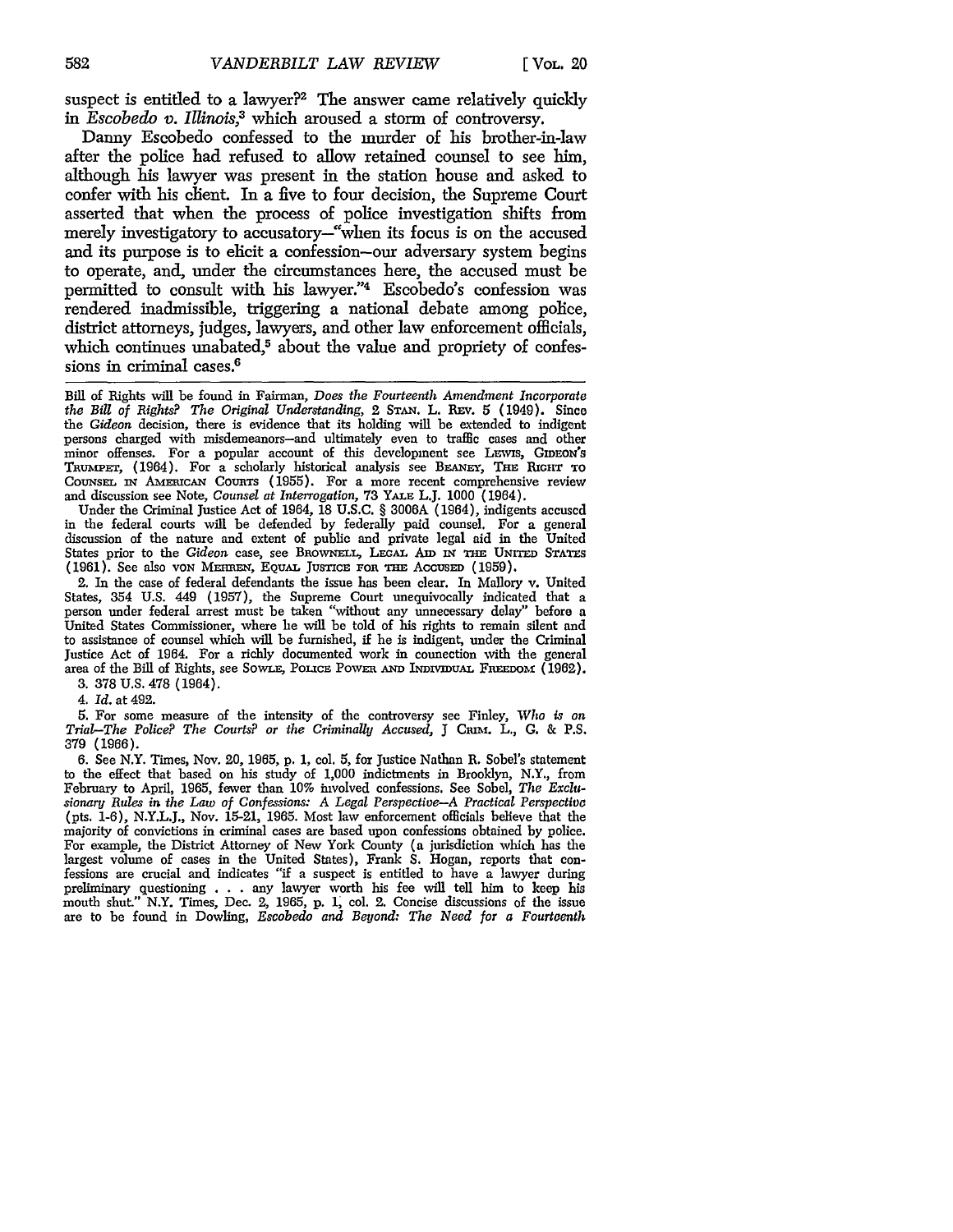Subsequently, on June 13, 1966, in another five to four decision, the Court underscored the principle enunciated in *Escobedo* in the case of *Miranda v. Arizona.7* An accused must be advised of **his** right to remain silent and to have an attorney. Police interrogation of any suspect in custody, without his consent, unless a defense attorney is present, is prohibited by the self-incrimination provision of the fifth amendment.

In the *Gideon, Escobedo, and Miranda* cases, the Supreme Court reiterated the traditional legal conception of a defense lawyer. As counsel in an *adversary, combative* proceeding, he assiduously musters all the admittedly limited resources at his command to *defend* the accused.8 But does the Supreme Court's conception of the role of counsel in a criminal case square with social reality? Is the Court's assumption warranted that in these cases defense counsel will conduct a combative, adversary defense of the accused?

The varied organizational contexts in which the defense counsel acts, and in which the dimensions of his role are structured, have not been considered by the Court in these cases. Perhaps at the "gatehouse" level (police, prosecution) it would be a simple matter for any lawyer to advise a client to remain silent. But at the "mansion" level (criminal court) there is a very limited understanding of the real functions of defense counsel.9 Much judicial attention has traditionally been focused upon the oppressive features of the gatehouse level of the criminal process, with but scant attention given to the mansion where it is assumed, other things being equal, the ends of due process

*Amendment Code of Criminal Procedure,* 56 J. **CRm.** L., C. & P.S. 143 (1965); Robinson, *Massiah, Escobedo and Rationales For the Exclusion of Confessions, Id.* at 412. 7. 384 U.S. 436 (1966).

8. Even under optimal circumstances a criminal case is a one-sided affair, the parties to the "contest" being decidedly unequal in strength and resources. See Goldstein, *The State and the Accused: Balance of Advantage in Criminal Procedure, 69* **YALE** L.J. 1149 (1960).

9. I am here employing the metaphors utilized by Yale Kamisar in contrasting the questionable procedures of the police (gatehouse) with the orderly, protective measures in the mansion (courtroom). See KAMnsAR, **INBAU** & ARNOLD, CRnvIaNL JUSTICE IN OUR TIME 19-20 (1965). Similar "ideal types" are employed by Herbert L. Packer who has recently analyzed our system of criminal justice in terms of a two-model process. The first is designated a "Crime Control Model." This version of criminal justice is characterized by a presumption of guilt, assembly line speed and efficiency in processing large numbers of defendants. The Crime Control Model balances the interests of the individual and society, and it is the individual interests which often have to give way. The other system is termed the Due Process Model. Here we find the system of criminal justice to be a legalistic obstacle course consisting of "quality inputs" which is anticipated will serve the needs and rights of individual defendants. Individualization in terms of quality at the' expense of quantity is emphasized in this model of criminal justice. After indicating that a really efficient system of criminal justice based on the Crime Control Model would be repressive, Packer concludes that the trend in America is toward the Due Process Model. See Packer, Two Models of the Criminal Process, 113 U. PA. L. REV. 1 (1964).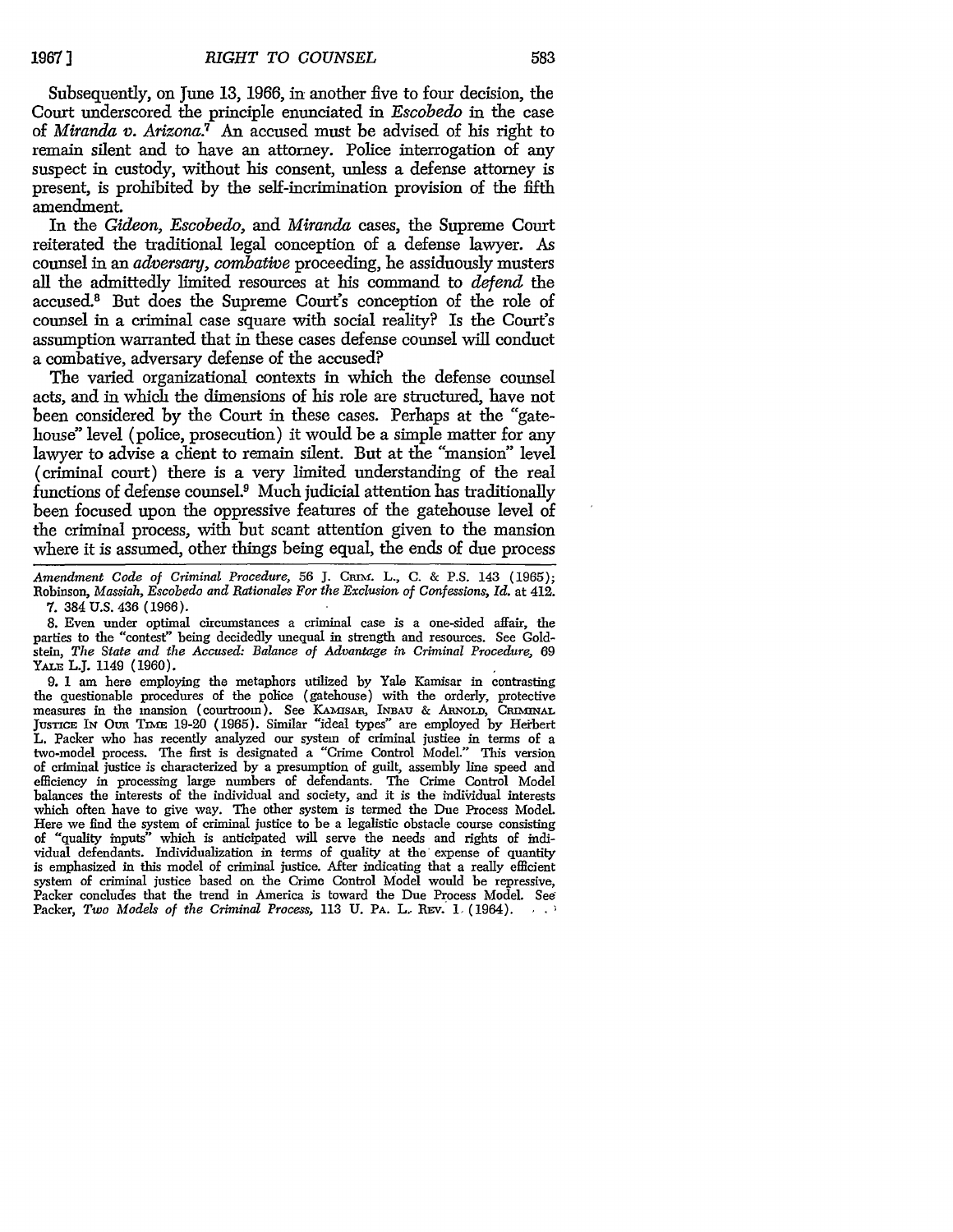will be served. However, the Supreme Court, in seeking to protect the rights of a defendant in a criminal case, has in these decisions failed to take into account three crucial aspects of life in the courts which may tend to render the more liberal rules ineffectual. The decisions tend to overlook:

- 1) The informal structure of courts as characterized by bureaucratic goals other than the formal, traditional goals of due process.
- 2) The real nature of the relationship of lawyers and other professionals with the court organization.
- 3) The actual dimensions of the lawyer-client relationship in the criminal court, as opposed to the "glamorous" and "heroic" one depicted in the movies, TV, novels, and the press.

It is the purpose of this paper to attempt to clarify some of these features of court organization both as they relate to the legal profession and as they structure it.

### II. **METHODS**

The data for this study are drawn from a major American criminal court system which, for convenience, I will call Metropolitan Court. It is not a single court, but a series of interrelated criminal courts dealing with criminal charges ranging from minor infractions of the law to felonies. Metropolitan Court is one of the largest criminal courts in the country in terms of case volume and personnel employed. The data have a national applicability because many of the organizational and occupational characteristics found in the Metropolitan Court setting are also featured in criminal courts throughout the country.

Much of the data were gathered during the course of nearly twenty years of work experience in almost every activity related to the administration of the criminal law, including the practice of criminal law. For almost five years prior to the close of that period, when it became apparent to me that I wanted to set down my observations about aspects of the American system of criminal justice, I began systematically to interview most of the personnel and officials conducting business in Metropolitan Court. During that latter interval, approximately two hundred persons were interviewed and re-interviewed to test my observations and conclusions. Thus, most of the lawyers, probation officers, court clerks, psychological and psychiatric personnel, district attorneys, and other officials, such as parole officers, who may only occasionally conduct business in Metropolitan Court, were observed and interviewed. More than two thousand psychiatric and.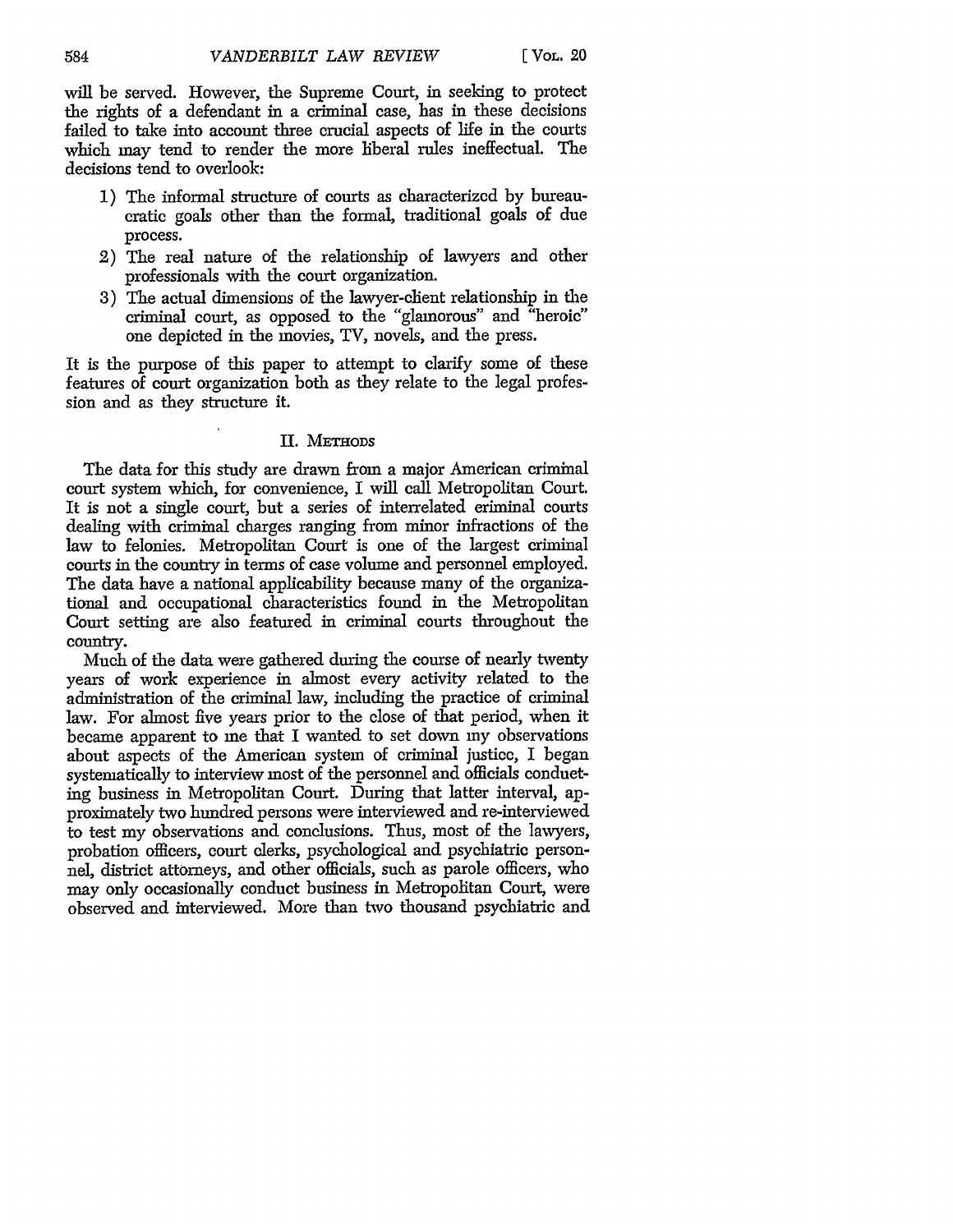**1967** ]

probation reports were read. Over seven hundred felony defendants were interviewed in detail about their court experience. Approximately three hundred trials, and over fifteen hundred pleas of guilty to a lesser offense including some of the preliminary negotiations involved were observed. In addition, during the summers of 1960 through 1965, criminal courts in some of the major urban areas of the country were visited, as well as several rural courts in the New England area.

## III. **COURT ORGANIZATION** *AS* **A** VARIABLE **CONTRIBUTING** TO CRIMINAL CONVICTION

There is by now ample evidence that the overwhelming majority of convictions in criminal cases (often over 90%) are not the product of a combative, trial-by-jury process at all, but instead merely involve the sentencing of the individual after a negotiated, bargained-for plea of guilty has been entered.10 Although more recently the overzealous role of police and prosecutors in producing pretrial confessions and admissions has achieved a good deal of notoriety, scant attention has been paid to the organizational structure and personnel of the criminal court itself. Indeed, the extremely high conviction rate produced without the features of an adversary trial in our courts tends to suggest that the "trial" becomes a perfunctory reiteration and validation of the pretrial interrogation and investigation.<sup>11</sup>

In that institutional setting, the actual role of defense counsel in a criminal case is radically different from the one traditionally depicted.'2 Sociologists and others have focused their attention on the deprivations and social disabilities of such variables as race, ethnicity, and social class as being the source of an accused person's defeat in a criminal

11. FEIFER, JUSTICE IN MOSCOW (1965). The Soviet trial has been termed by Feifer "an appeal from the pretrial investigation," and he notes that the Soviet "trial" is simply a recapitulation of the data collected by the pretrial investigator. The notions of a trial being a *tabula* rasa and presumptions of innocence are wholly alien to Soviet notions of justice. ". **.** . the closer the investigation resembles the finished script, the better **...."** *Id.* at 86.

12. For a concise statement of the constitutional and economic aspects of the right to legal assistance, see PAursEN, EQUAL **JUsTICE** FOR **Tim POOR** MAN (1964). For a brief traditional description of the legal profession see Freund, *The Legal Profession,* in DAEDALUS 689 (1963).

**<sup>10.</sup>** Newman, *Pleading Guilty for Considerations: A Study of Bargain Justice, 46* J. CraM. L., C. & P.S. 780 (1954). Newman's data covered only one year, 1954, in a midwestern community. However, it is in general confirmed by my own data drawn from a far more populous area, and from one of the largest criminal courts in the country, for a period of fifteen years from 1950 to 1964 inclusive. The English experience tends also to confirm American data. See WALKER, CRIME AND PUNISH*xmwxT* IN **BarTAIN:** AN ANALYsIs OF **Tim PENAL** SysTm (1965). See also *NEwmAN,* CONVICTION: THE DETERMINATION OF GUILT OR INNOCENCE WITHOUT TRIAL 3 (1966); SILVERSTEIN, DEFENSE OF THE POOR 90 (1965).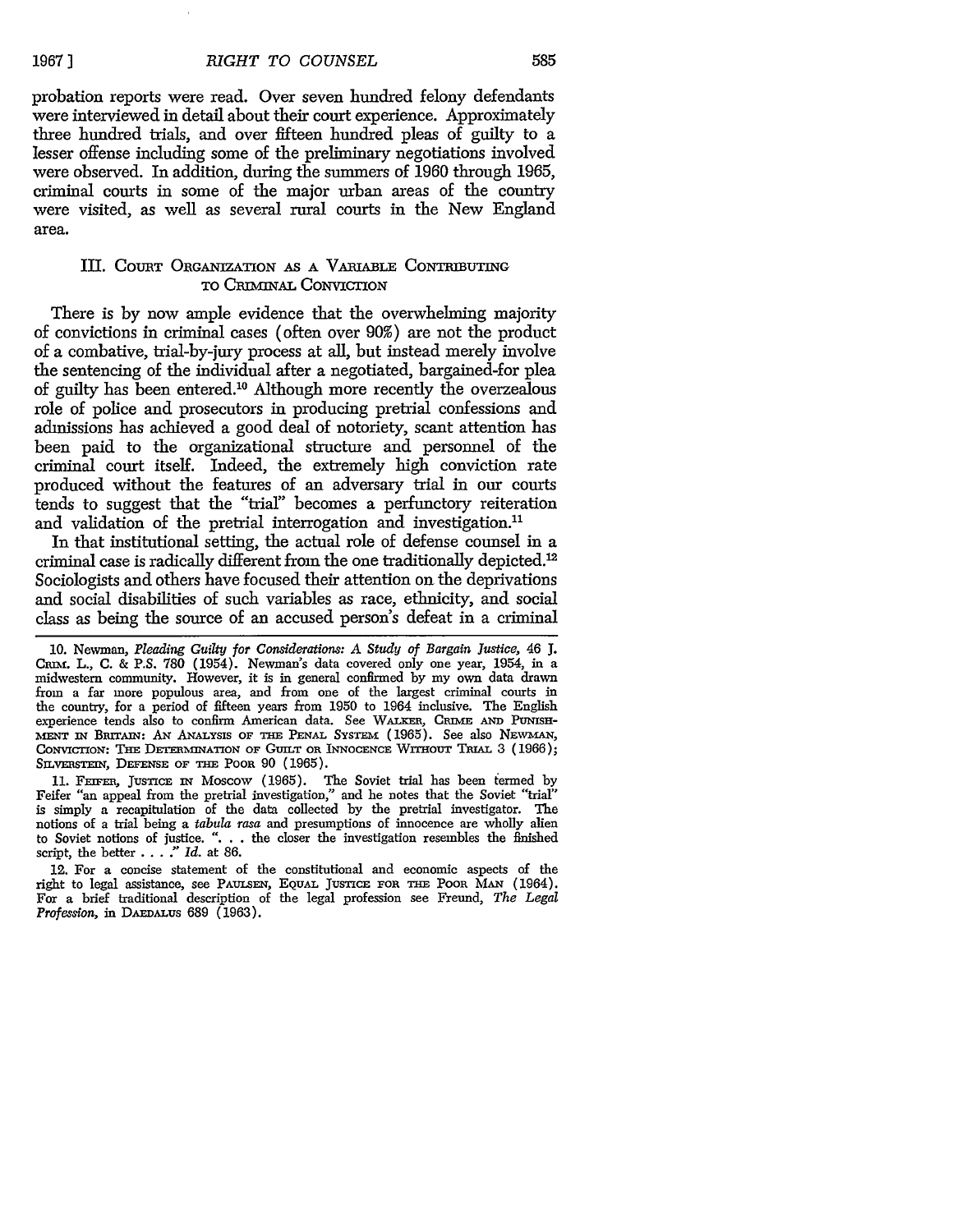court. Largely overlooked is the variable of the court organization itself, which possesses a thrust, purpose and direction of its own. It is grounded in values, bureaucratic priorities and administrative instruments, all of which exalt maximum production and the particularistic designs for career enhancement of organizational incumbents. Their occupational and career commitments tend to generate a set of priorities, exerting a higher claim than the stated ideological goal of "due process of law," and is often inconsistent with such a goal.

Organizational goals and discipline impose a set of demands and conditions of practice on the respective professions in the criminal court, to which they respond by abandoning their ideological and professional commitments to the accused client, in the service of the higher claims of the court organization. All the court personnel, including the accused's own lawyer, are co-opted to become agentmediators<sup>13</sup> who help the accused redefine his situation and restructure his perceptions concomitant with a plea of guilty.

### IV. THE SOCIAL STRUCTURE OF THE CRIMINAL COURT

## *A. The "Lawyer Regular"*

At the outset, one must distinguish between the 'lawyer regulars," i.e., those defense lawyers, who by virtue of their continuous appearances in behalf of defendants, tend to represent the bulk of a criminal court's non-indigent case workload, and those lawyers who are not "regulars," but who appear almost casually in behalf of an occasional client. Some of the "lawyer regulars" are highly visible as one moves about the major urban centers of the nation. Their offices line the back streets of the courthouses, at times sharing space with bondsmen. Their political "visibility" in terms of local clubhouse ties, reaching into the judges' chambers and prosecutors' offices, is also deemed essential to successful practitioners. Previous research has indicated that the "lawyer regulars" make no effort to conceal their dependence upon police, bondsmen, jail personnel, and the necessity for maintaining intimate relations with all levels of personnel connected with the court as a means of obtaining, maintaining, and building their practice. These informal relations are the *sine qua non* not only of retaining a practice, but also in the negotiation of pleas and sentences.14 Of all the occupational roles in the court the only private

<sup>13.</sup> I use the concept in the general sense Coffman employed in **GOFFmAN,** ASYLUMlS: **ESSAYS ON THE SOCIAL** SruAION OF **MENTAL** PATIENTS **AND OiEI** INMATES (1961). 14. **CARLIN, LAwYERs** ON **ThEm** OwN **105-09 (1962); GOLDFARB,** ILANsoM-A CRITIQUE OF THE AMERICAN BAIL SYSTEM 114-15 (1965); Wood, *Informal Relations in the Practice of Criminal Law,* **62** AM. **J.** Soc. 48 **(1956).** In connection with relatively recent data on recruitment to the legal profession, and variables involved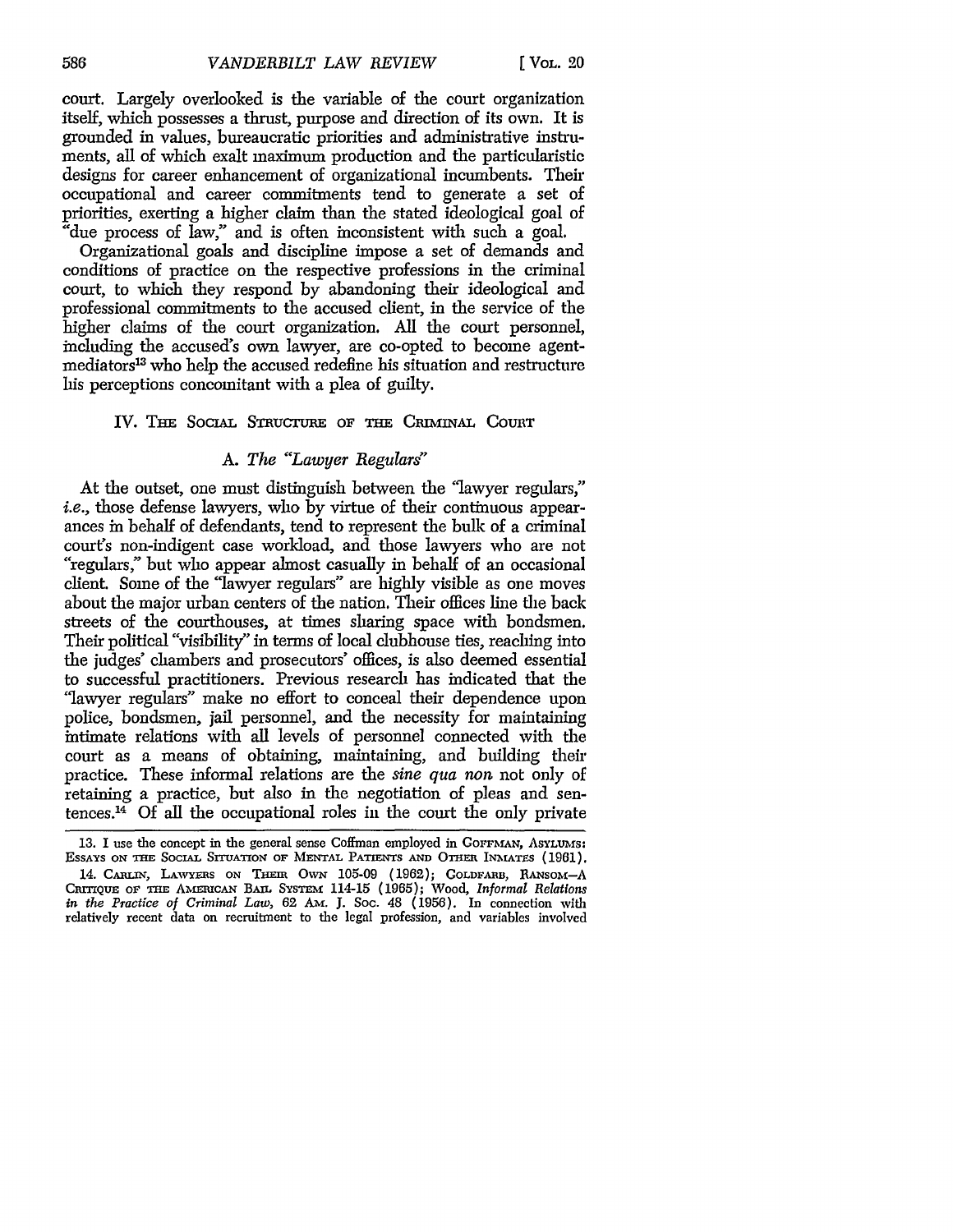individual who is officially recognized as having a special status and concomitant obligations is the lawyer. His legal status is that of "officer of the court," and he is held to a standard of ethical performance and duty both to his client and to the court. This obligation is thought to be far higher than that expected of ordinary individuals occupying the various occupational statuses in the court community.

However, lawyers, whether privately retained or of the legal-aid, public-defender variety, have close and continuing relations with the prosecuting office and the court itself through discreet relations with the judges via the latters' law secretaries or "confidential" assistants. Indeed, lines of communication, influence and contact with those offices, as well as with the clerk of the court, probation division, and the press, are essential to present and prospective requirements of criminal law practice. Similarly, the subtle involvement of the press and other mass media in the court's organizational network, which are present in the physical setting, is not readily discernible to the casual observer. Accused persons come and go in the court system scheme, but the structure and its occupational incumbents remain to carry on their respective career, occupational and organizational enterprises. The individual tensions and conflicts a given accused person's case may present to all the participants are overcome because the formal and informal relations of all the groups in the court setting require it. The probability of continued future relations and interaction must be preserved at all costs.

## *B. The Client and the Press*

The client, then, is a secondary figure in the court system as in certain other bureaucratic settings.15 He becomes a means to other, larger ends of the organization's incumbents. Doubts, contingencies, and pressures that he may present, which challenge existing informal arrangements or are disruptive of them, tend to be resolved in favor of the continuance of the organization and the maintenance of its relations as before. There is a greater community of interest among all the principal organizational structures and their incumbents than exists elsewhere in other settings. The accused's lawyer has far greater professional, economic, intellectual and other ties to the

in the type of practice engaged in, see Ladinsky, *Careers of Lawyers, Law Practice,* and Legal Institutions, 28 Am. SocioLocical REv. 47 (1963). See also WARKOV & ZELAN, LAWYERS IN THE MAKING (1965).

<sup>15.</sup> There is a real question to be raised as to whether in certain organizational settings, a complete reversal of the bureaucratic ideal has not occured. That is, it would seem, in some instances the organization appears to exist to serve the needs of its various occupational incumbents, rather than its clients. ETzIONr, MODERN ORGANIzATONS 94-104 (1964).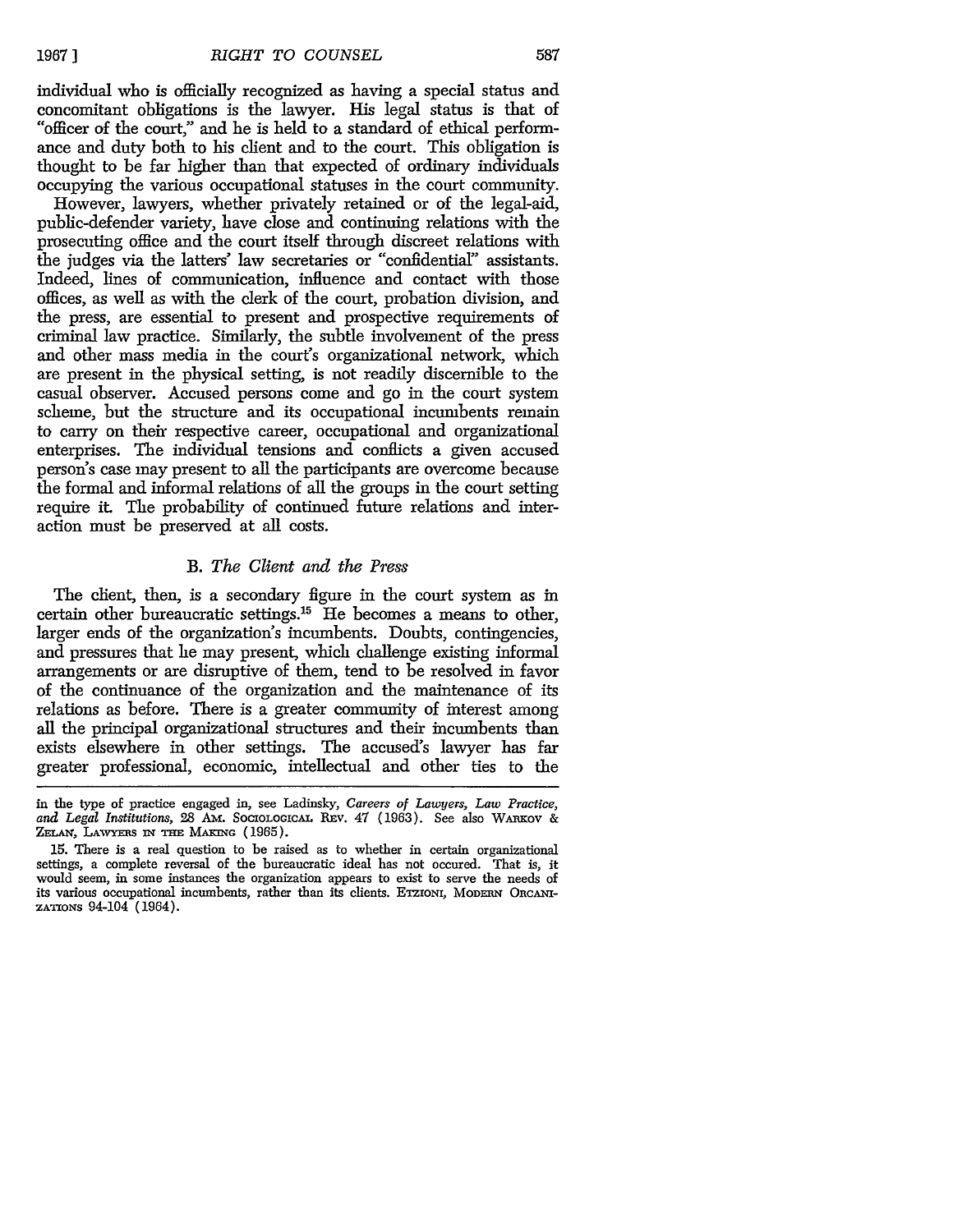various elements of the court system than he does to his own client. The court system is a closed community. This is more than just the case of the usual "secrets" of bureaucracy which are fanatically defended from outside view. Even all elements of the press are zealously determined to report only that which will not offend the board of judges, the prosecutor, probation, legal-aid, or other officials, in return for privileges and courtesies granted in the past and to be granted in the future. Rather than any view of the matter in terms of some variation of a "conspiracy" hypothesis, the simple explanation is one of a continuing system dealing with delicate, tension- and traumaproducing law enforcement and administration, which requires a pathological distrust of "outsiders" bordering on group paranoia.

#### *C. Outsiders*

The virtually hostile attitude toward "outsiders" is in large measure engendered by a defensiveness produced by the inherent deficiencies of assembly-line justice, so characteristic of our major criminal courts. Intolerably large caseloads of defendants, which must be disposed of in an organizational context of limited resources and personnel, potentially subject the participants in the court community to harsh scrutiny from appellate courts, and other public and private sources of condemnation. As a consequence, an almost irreconcilable conflict is posed in terms of intense pressures to process large numbers of cases on the one hand, and the stringent ideological and legal requirements of "due process of law" on the other. A rather tenuous resolution of the dilemma has emerged in the shape of a large variety of bureaucratically ordained and controlled short cuts, deviations, and outright rule violations on the part of court occupational incumbents, from judges to stenographers, in order to meet production norms. Fearfully anticipating criticism on ethical as well as legal grounds, all the significant participants in the court's social structure are bound into an organized system of complicity. This consists of a work arrangement in which the patterned, covert, informal breaches, and the evasions of "due process" are institutionalized, but are, nevertheless, denied to exist.

## *D. Institutionalized Evasions of Due Process*

These institutionalized evasions occur to some degree in all criminal courts. Their nature, scope and complexity will be largely determined by the size of the court and the character of the community in which it is located, e.g., whether it is a large, urban institution, or a relatively small, rural county court. In addition, idiosyncratic, local conditions may contribute a unique flavor to the character and quality of the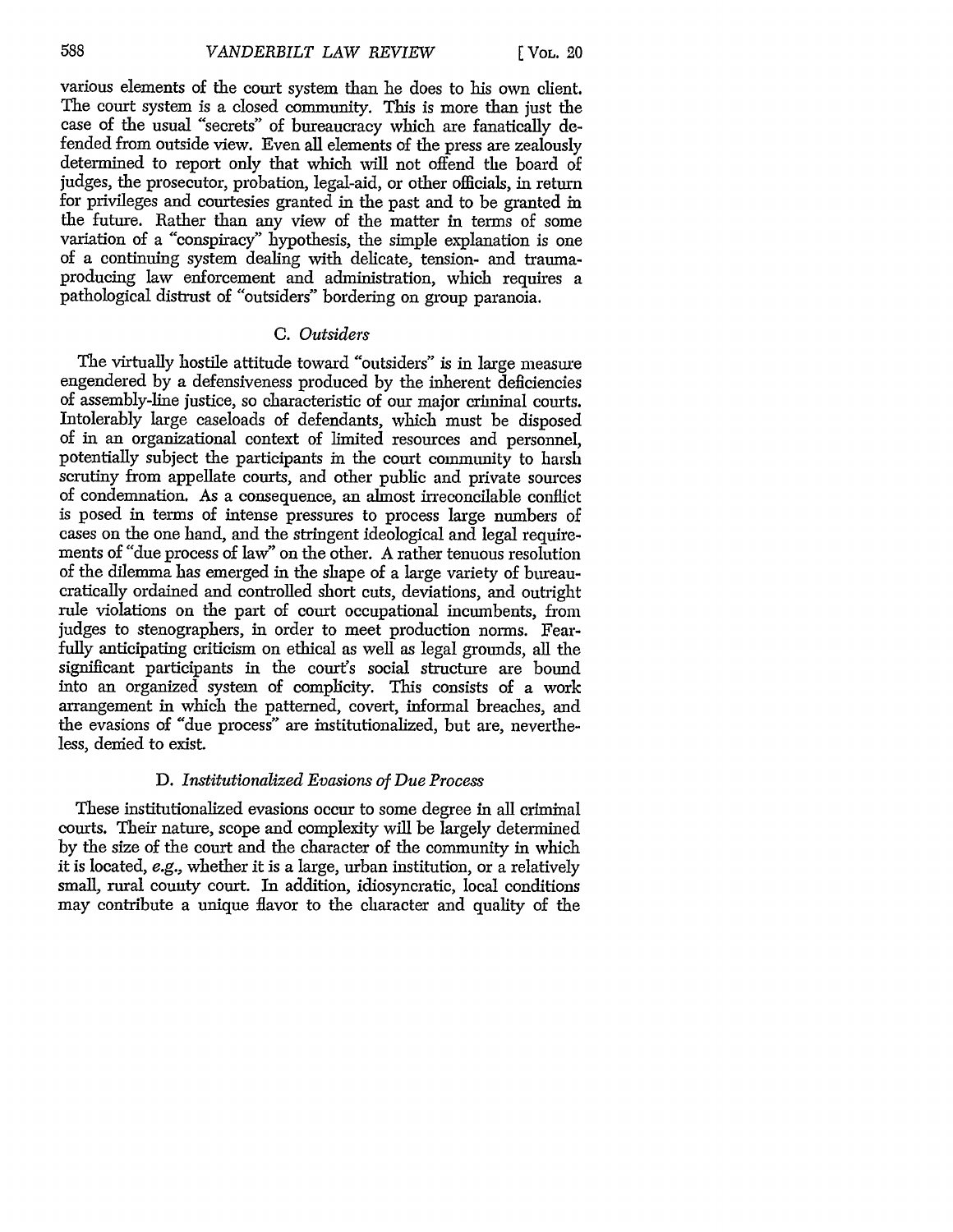criminal law's administration in a particular community. However, in most instances a variety of stratagems are employed-some subtle, some crude-in effectively disposing of what are often large caseloads. A wide variety of coercive devices are employed against an accusedclient, couched in a depersonalized, instrumental, bureaucratic version of due process of law, and which are in reality a perfunctory obeisance to the ideology of due process. These include some very explicit pressures which are exerted in some measure by all court personnel, including judges, to plead guilty and avoid trial. In the case of recalcitrants the sanction of a potentially harsh sentence is frequently utilized as the visible alternative to pleading guilty. Probation and psychiatric reports are "tailored" to organizational needs, or are at least responsive to the court organization's requirements for the refurbishment of a defendant's social biography, consonant with his new status. A resourceful judge can, through his subtle domination of the proceedings, impose his will on the final outcome of a trial. Stenographers and clerks, in their function as record keepers, are on occasion pressed into service in support of a judicial need to "rewrite" the record of a courtroom event. Bail practices are usually employed for purposes other than simply assuring a defendant's presence on the date of a hearing in connection with his case. Too often, the discretionary power as to bail is part of the arsenal of weapons available to collapse the resistance of an accused person. The foregoing is a cursory examination of some of the more prominent "short cuts" available to any court organization. There are numerous other procedural strategies constituting due process deviations, which tend to become the work style artifacts of a court's personnel. Thus, only court "regulars" who are "bound in" are really accepted, others being treated routinely and in an almost coldly correct manner.<sup>16</sup>

#### V. THE ROLE OF THE DEFENSE ATTORNEY

The defense attorneys, therefore, whether of the legal-aid, publicdefender variety, or privately retained, although operating in terms of pressures specific to their respective role and organizational obligations, ultimately are concerned with strategies which tend to lead to a guilty plea. It is the rational, impersonal elements involving economies of time, labor, expense, and a superior commitment of defense counsel to these rationalistic values of maximum production of court organization that prevail, rather than any particularistic, affective ties an

<sup>16.</sup> A more detailed examination of the criminal court as a social system, an analysis of "bargaining" and its functions in the criminal court's organizational structure, are set out in my forthcoming book, *Criminal Justice,* to be published by Quadrangle Books, Chicago, Ill., Fall, 1967.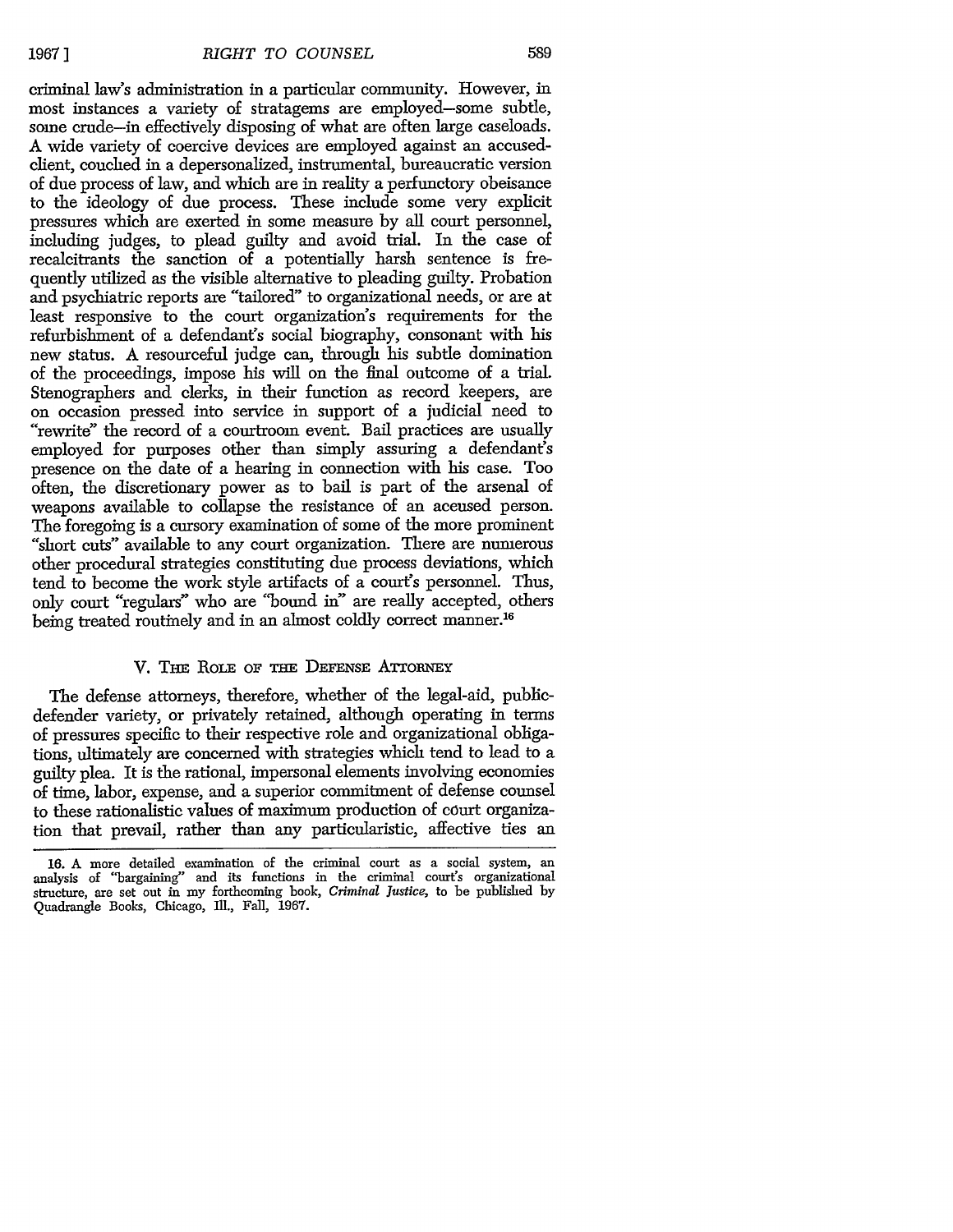accused may have reasonably expected to be the character of his relationship with his lawyer.<sup>17</sup> The lawyer "regulars" are frequently former staff members of the prosecutor's office and utilize the charisma, "know-how," and contacts of their former affiliation as part of their stock in trade. But an accused and his kin, as with others outside the court community, are unable to apprehend the nature and dimensions of the close and continuing relations between the lawyer "regular" and his former colleagues in the prosecutor's office. Their continuing colleagueship is based on real professional and organizational needs of a *quid pro quo,* which go beyond the limits of an accommodation or *modus vivendi* one might ordinarily expect under the circumstances of a seemingly adversary relationship. Indeed, the adversary features are for the most part muted, and exist even in their attenuated form largely for external consumption. The principals, lawyer and assistant district attorney, rely upon one another's cooperation for their continued professional existence, and so the bargaining between them usually tends to be "reasonable" rather than fierce.

### *A. The Fixing and Collecting of the Fee*

*1. The Lack of a Visible Product.-The* real key to the comprehension of the role of defense counsel in a criminal case is to be found in the fixing of the fee to be charged and its collection. The problem of fixing and collecting the fee tends to influence the criminal court process itself to a significant degree, not just the relationship of the lawyer and his client. In essence, a lawyer-client "confidence game" is played.<sup>18</sup> In many of the so-called "server-served" relationships for a fee, which include not only the practice of law, medicine, or dentistry, but also plumbing, there is not always a visible endproduct or tangible service involved. Usually, a plumber will be able to demonstrate empirically that he has performed a service by clearing up the stuffed drain, repairing the leaky faucet or pipe-and

**<sup>17.</sup>** Three relatively recent items reported in the *New York Times* underscore this point as it has manifested itself in one of the major criminal courts. In one instance the Bronx County Bar Association condemned "mass assembly-line justice," which "was rushing defendants into pleas of guilty and into convictions, in violation of their legal rights." N.Y. Times, March 10, 1965, p. 51, col. 1. Another item, appearing somewhat later that year, reports a judge criticizing his own court system (the New York Criminal Court), that "pressure to set statistical records in disposing of cases had hurt the administration of justice." N.Y. Times, Nov. 4, 1965, p. 49, col. 1. A third, and most unusual recent public discussion in the press was a statement by a leading New York appellate judge decrying "instant justice" which is employed to reduce court calendar congestion ". . . converting our courthhouses into counting houses . . . as in most big cities where the volume of business tends to overpower court facilities." N.Y. Times, Feb. 5, 1966, p. 58, col. 2.

<sup>18.</sup> For a precise description of the phenomenon of the "con game" see Gasser, *The Confidence Game,* Fed. Prob., Dec., 1963, p. 47.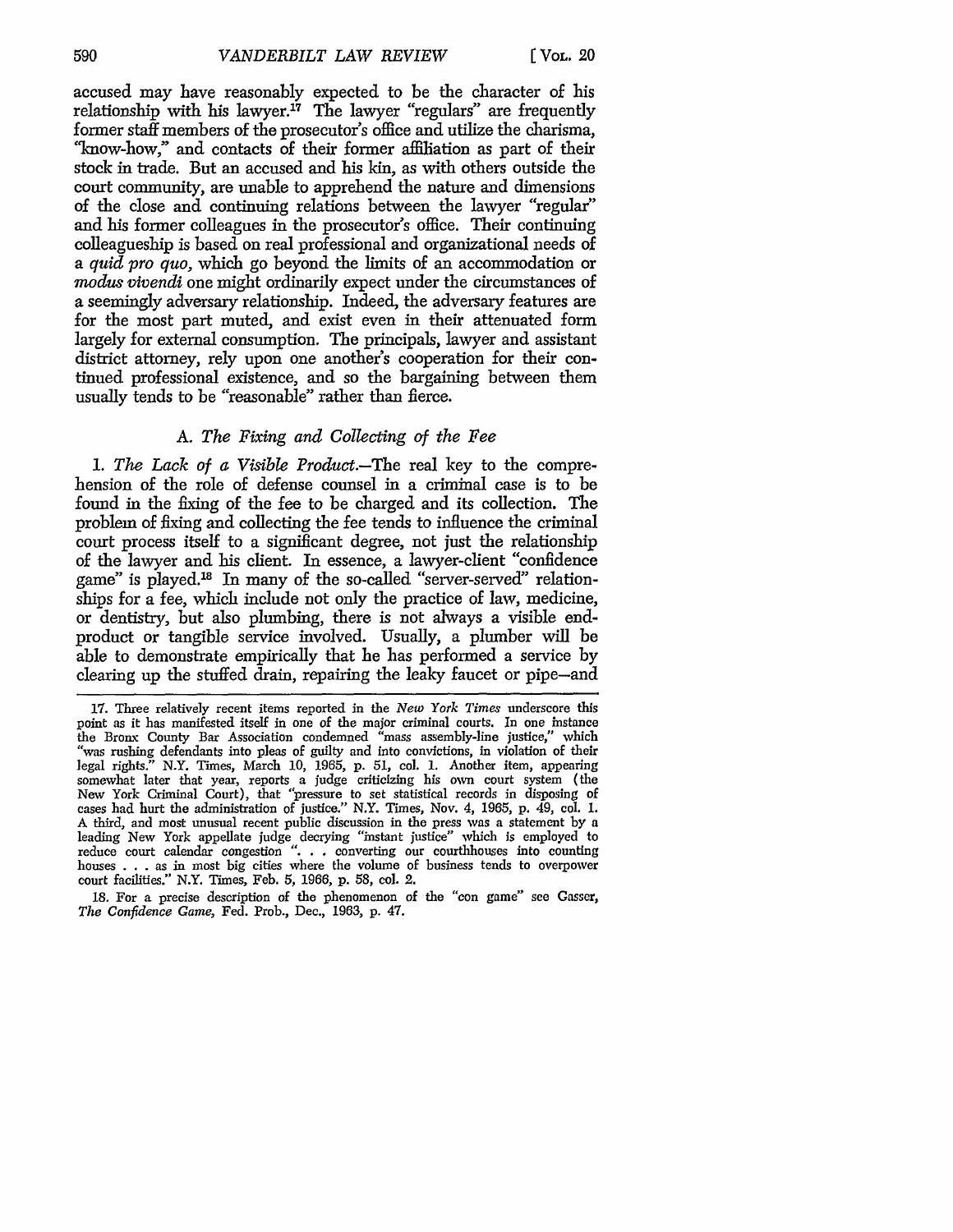therefore merits his fee. He has rendered, when summoned, a visible, tangible boon for his client in return for the requested fee. A physician, who has not performed some visible surgery or otherwise engaged in some readily discernible procedure in connection with a patient, may be deemed by the patient to have "done nothing" for him. As a consequence, medical practitioners may simply prescribe or administer by injection a placebo to overcome a patient's potential reluctance or dissatisfaction in paying a requested fee "for nothing."

In the practice of law there is a special problem in this regard, no matter what the level of the practitioner or his place in the hierarchy of prestige. Much legal work is intangible in its dimensions because it is either simply a few words of advice, some preventive action, a telephone call, negotiation of some kind, a form filled out and filed, a hurried conference with another attorney or an official of a government agency, a letter or opinion written, or any of a countless variety of seemingly innocuous and even prosaic procedures and actions. These are the basic activities, apart from any possible court appearance, of almost all lawyers, at all levels of practice. Much of the activity is not the exercise of the traditional, precise professional skills of the attorney, such as library research and oral argument in connection with appellate briefs, court motions, trial work, drafting of opinions, memoranda, contracts, and other complex documents and agreements. Instead, much legal activity, whether it is at the lowest or highest "white shoe" law firm levels, is of the brokerage, agent, sales representative, lobbyist type of activity, in which the lawyer acts for someone else in pursuing the latter's interests and designs, furnishing an intangible service.19

The attorneys in large-scale law firms may not speak as openly of their "contacts," their "fixing" abilities, as do the lower-level lawyers. For the large-firm lawyers trade instead upon a facade of thick carpeting, walnut panelling, genteel low pressure, and superficialities of traditional legal professionalism.<sup>20</sup> There are occasions when even the large firm is on the defensive in connection with the fees it charges because the services rendered or results obtained do not appear to merit the fee asked.2' Therefore, there is a recurrent problem in the legal profession in fixing the amount of fee, and in justifying the basis for the requested fee.

Although the fee at times amounts to what the traffic and the conscience of the lawyer will bear, one further observation must be

<sup>19.</sup> *CArmi-a, op. cit. supra* note 14, *passim;* MILLs, **WrE** COLLAR **121-29** (1951).

<sup>20.</sup> For some of the characteristics of the "white shoe" law firm see Smigel, *The Impact of Recruitment on the Organization of the Large Law Firm,* 25 Am. Soci-OLOGrCAL **REv.** 56 (1960).

<sup>21.</sup> S MGEL, THE WALL STRET **LAwYEm** 309 (1964).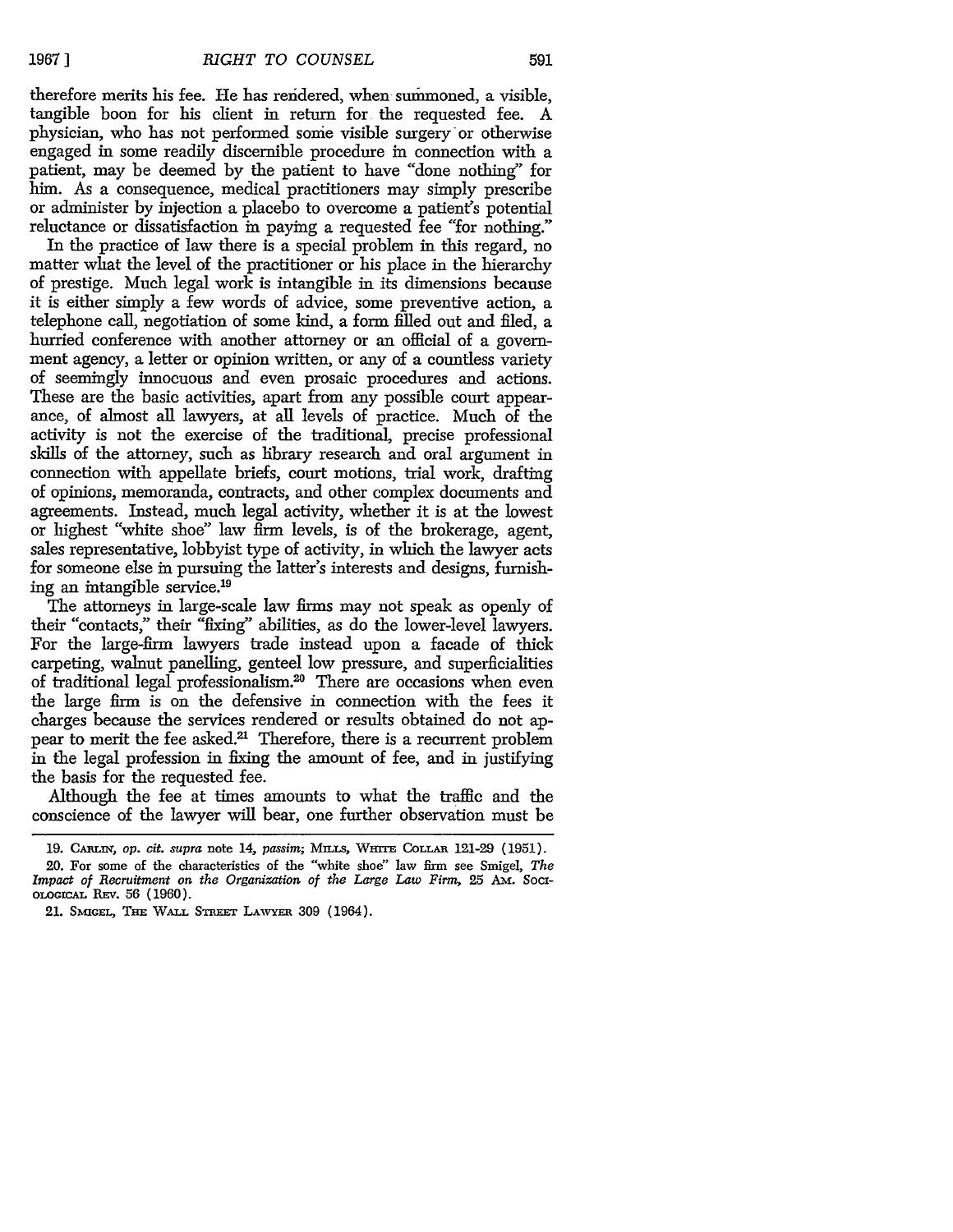made with regard to the size of the fee and its collection. The defendant in a criminal case and the material gain he may have acquired during the course of his illicit activities are soon parted. Not infrequently the ill-gotten fruits of various modes of larceny are sequestered by a defense lawyer in payment of his fee. Inexorably, the amount of the fee is a function of the dollar value of the crime committed, and is frequently set with meticulous precision at a sum bearing an uncanny relationship to that of the net proceeds of the offense involved. On occasion, defendants have been known to commit additional offenses while at liberty on bail, in order to secure the requisite funds with which to meet their obligations for payment of legal fees. Defense lawyers condition even the most obtuse clients to recognize that there is a firm interconnection between fee payment and the zealous exercise of professional expertise, secret knowledge, and organizational "connections" in their behalf. Lawyers, therefore, seek to keep their clients in a proper state of tension, and to arouse in them the precise edge of anxiety which is calculated to encourage prompt fee payment. Consequently, the client's attitude in the relationship between defense counsel and an accused is in many instances a precarious admixture of hostility, mistrust, dependence and sycophancy. By keeping his client's anxieties aroused to the proper pitch, and establishing a seemingly causal relationship between a requested fee and the accused's ultimate extrication from all onerous difficulties, the lawyer will have established the necessary preliminary groundwork to assure a minimum of haggling over the fee and its eventual payment.

In varying degrees, as a consequence, all law practice involves a manipulation of the client and a stage management of the lawyerclient relationship so that at least an appearance of help and service will be forthcoming.<sup>22</sup> This is accomplished in a variety of ways, often exercised in combination with each other. At the outset, the lawyer-professional employs with suitable variation a measure of salespuff which may range from an air of unbounded self-confidence, adequacy, and dominion over events, to that of complete arrogance. This will be supplemented by the affectation of a studied, faultless mode of personal attire. In the larger firms, the furnishings and office trappings will serve as the backdrop to help in impression management and client intimidation. In all firms, solo or large scale, an access to secret knowledge, and to the seats of power and influence is implied or presumed in varying degree as the basic vendible commodity of the practitioners.

<sup>22.</sup> For a systematic analysis of the "stage management" of persons and events **see** GOFFMAN, THE PRESENTATION OF SELF IN EVERYDAY LIFE (1959).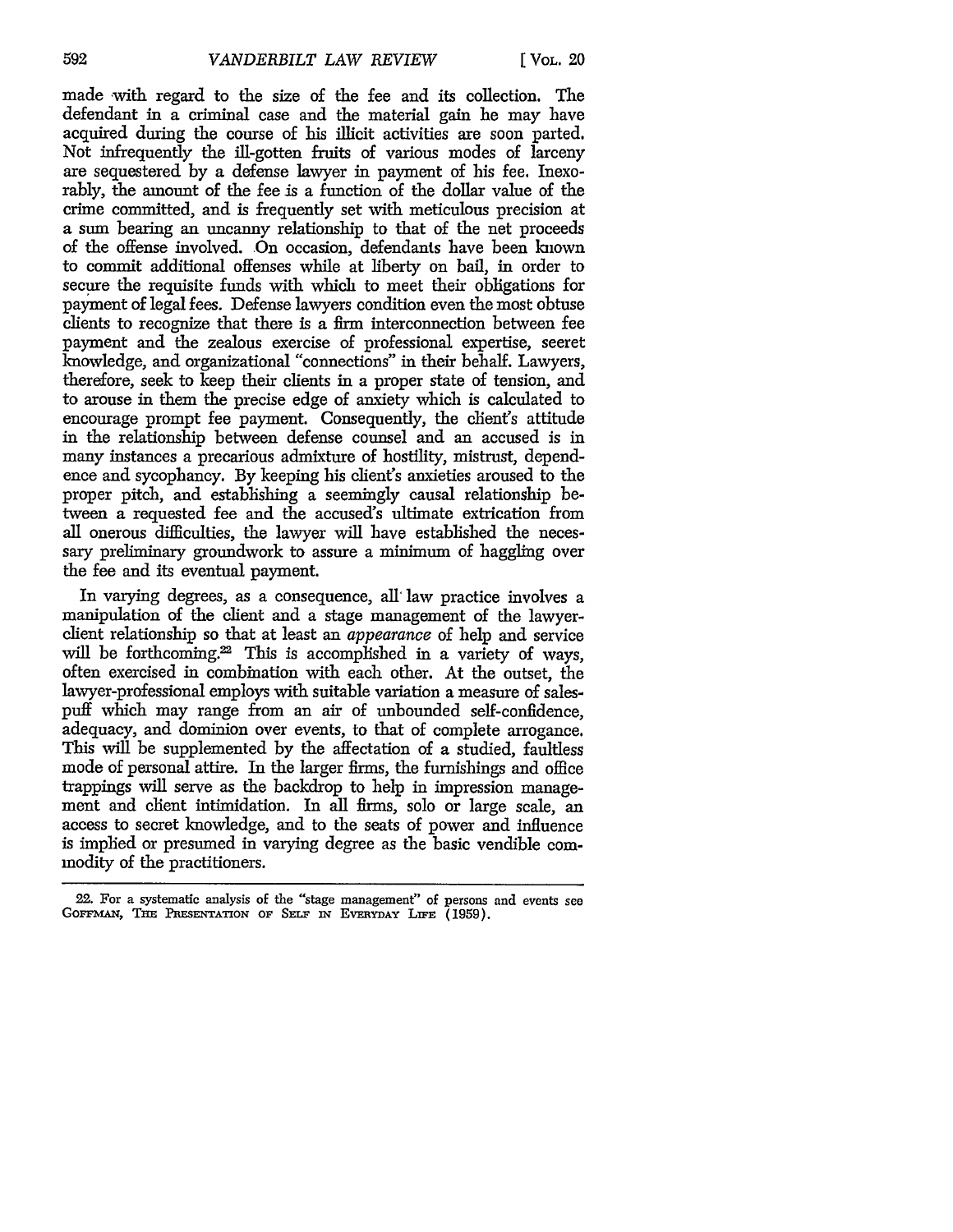The lack of a visible end-product offers a special complication in the course of the professional life of the criminal court lawyer with respect to his fee and in his relations with his client. The plain fact is that an accused in a criminal case always "loses" even when he has been exonerated by an acquittal, discharge, or dismissal of his case. The hostility of an accused which follows as a consequence of his arrest, incarceration, possible loss of job, expense and other traumas connected with his case is directed, by means of displacement, toward his lawyer, It is in this sense that it may be said that a criminal lawyer never really "wins" a case. The really satisfied client is rare, since in the very nature of the situation even an accused's vindication leaves him with some degree of dissatisfaction and hostility. It is this state of affairs that makes for a lawyer-client relationship in the criminal court which tends to be a somewhat exaggerated version of the usual lawyer-client confidence game.

*2. Methods of Fee Collection.-At* the outset, because there are great risks of nonpayment of the fee, due to the impecuniousness of his clients, and because of the fact that a man who is sentenced to jail may be a singularly unappreciative client, the criminal lawyer collects his fees *in advance.* Often, because the lawyer and the accused both have questionable designs of their own upon each other, the confidence game can be played. The criminal lawyer must serve three major functions, or, stated another way, he must solve three problems. First, he must arrange for his fee; second, he must prepare and then, if necessary, "cool out" his client in case of defeat<sup>23</sup> (a highly likely contingency); third, he must satisfy the court organization that he has performed adequately in the process of negotiating the plea, so as to preclude the possibility of the occurrence of any sort of embarrassing incident which may serve to invite "outside" scrutiny.

In assuring the attainment of one of his primary objectives, his fee, the criminal lawyer will very often enter into negotiations with various members of the accused's kin group, including collateral relatives. In many instances, the accused himself is unable to pay any sort of fee or anything more than a token fee. It then becomes important to involve as many of the accused's kin group as possible

<sup>23.</sup> The social role and function of the lawyer can be therapeutic, helping his client psychologically in giving him necessary emotional support at critical times. The lawyer is also said to be acting as an agent of social control in the counselling of his client and in the influencing of his course of conduct. PARSONS, ESSAYS IN SocioLocicAL THEORY 382 (1954). See Goffman, *On Cooling the Mark Out: Some Aspects of Adaptation to Failure,* in HuAw- **BEmAVIoR AND** SocIAL PRoCESsES 482 (Rose ed. 1962). Goffman's "cooling out" analysis is especially relevant in the lawyeraccused client relationship.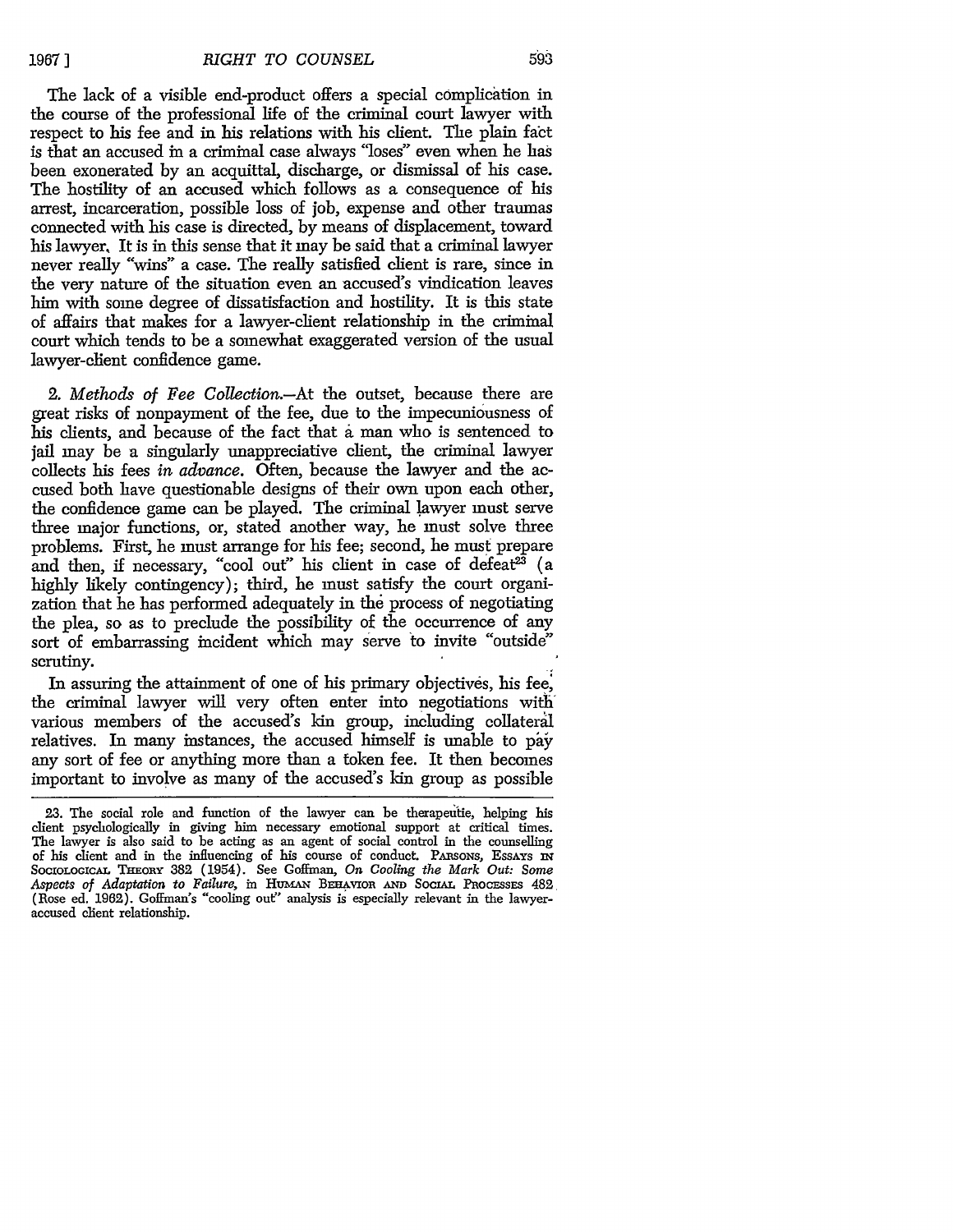in the situation. This is especially so if the attorney hopes to collect a significant part of a proposed substantial fee. It is not uncommon for several relatives to contribute toward the fee. The larger the group, the greater the possibility that the lawyer will collect a sizable fee by exacting contributions from a diverse number of individuals.

A fee for a felony case which ultimately results in a guilty plea, rather than a trial, may ordinarily range anywhere from 500 dollars to 1,500 dollars. Should the case go to trial, the fee will be proportionately larger, depending upon the length of the trial. But the larger the fee the lawyer wishes to exact, the more impressive his performance must be, in terms of his stage-managed image of a personage of great influence and power in the court organization. Court personnel are keenly aware of the extent to which a lawyer's stock in trade involves the precarious stage management of an image which goes beyond the usual professional flamboyance, and for this reason alone the lawyer is "bound in" to the authority system of the court's organizational discipline. Therefore, to some extent, court personnel will aid the lawyer in the creation and maintenance of that impression. There is a tacit commitment to the lawyer by the court organization, apart from formal etiquette, to aid him in this. Such augmentation of the lawyer's stage-managed image is the partial basis for the *quid pro quo* which exists between the lawyer and the court organization. It tends to serve as the continuing basis for the higher loyalty of the lawyer to the organization; his relationship with his client, in contrast, is transient, ephemeral and often superficial.

#### *B. The Defense Attorney as Agent-Mediator*

The lawyer has often been accused of stirring up unnecessary litigation, especially in the field of negligence. He is said to acquire a vested interest in a cause of action or claim which was initially his client's. The strong incentive of possible fees motivates the lawyer to promote litigation which otherwise would never have developed. The criminal lawyer develops a vested interest of an entirely different nature in his chent's case: not to promote the litigation, but to limit its scope and duration. Only in this way can a case be "profitable." Thus, he enlists the aid of relatives not only to assure payment of his fee, but he will also rely on these persons to help him in his agent-mediator role of convincing the accused to plead guilty, and ultimately to help him in "cooling out" the accused **if** necessary.

It is at this point that an accused-defendant may experience his first sense of "betrayal." While he had perhaps perceived the police and prosecutor to be adversaries, or possibly even a judge, the accused is wholly unprepared for his counsel's role performance as an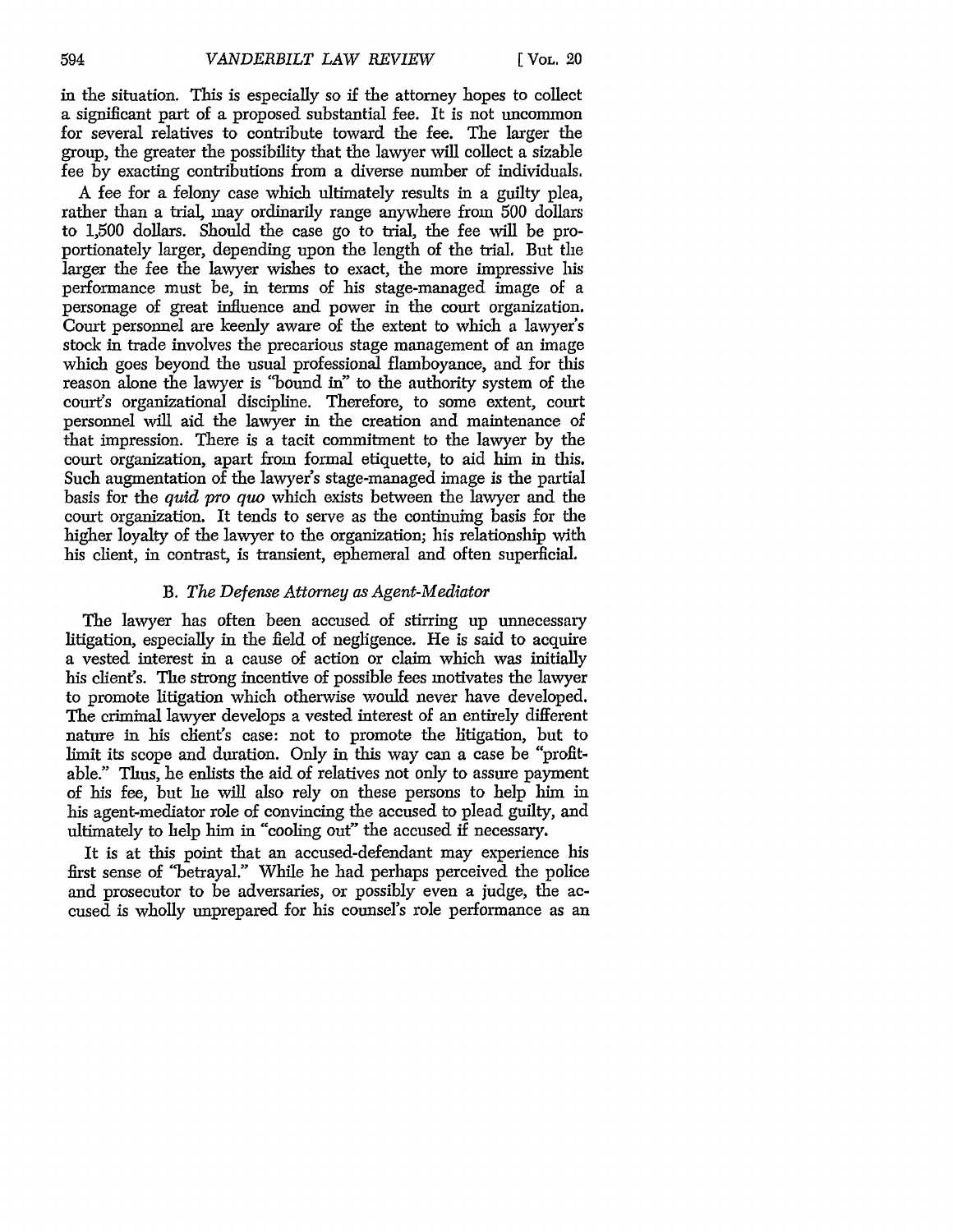agent-mediator. In the same vein, it is even less likely to occur to an accused that members of his own family or kin group may become agents, albeit at the behest and urging of other agents or mediators, acting on the principle that they are in reality helping an accused negotiate the best possible plea arrangement under the circumstances. Usually, it will be the lawyer who will activate next of kin in this role, his ostensible motive being to arrange for his fee. But soon latent and unstated motives will assert themselves, with entreaties by counsel to the accused's next of kin, to appeal to the accused to "help himself" by pleading. *Gemeinschaft* sentiments are to this extent exploited by a defense lawyer (or even at times by a district attorney) to achieve specific pragmatic ends, that is, of concluding a particular matter with all possible dispatch.

The fee is often collected in stages, each installment usually payable prior to a necessary court appearance required during the course of an accused's career journey. At each stage in his interviews and communications with the accused and/or with members of his kin group (if they are helping with the fee payment), the lawyer employs an air of professional confidence and "inside-dopesterism" in order to assuage anxieties on all sides. He makes the necessary bland assurances, and in effect manipulates his client, who is usually willing to do and say the things, true or not, which will help his attorney extricate him. Since the dimensions of what he is selling-organizational influence and expertise-are not precisely measurable, the lawyer can make extravagant claims of influence and secret knowledge with impunity. Thus, lawyers frequently claim to have inside knowledge in connection with information in the hands of the district attorney, police, and probation officials, or to have access to these functionaries. Factually, they often do, and need only to exaggerate the nature of these relationships to obtain the desired effective impression upon the client. But as in the genuine confidence game, the victim who has participated is loathe to do anything which will upset the lesser plea which his lawyer has "conned" him into accepting.<sup>24</sup>

<sup>24.</sup> The question has never been raised as to whether "bargain justice," "copping a plea," or justice by negotiation is a constitutional process. Although it has become the most central aspect of the process of criminal law relatively free of legal control and supervision. But in terms of the pressures and devices that are employed which tend to violate due process of law, apart from any questions of the legality of bargaining, there remain ethical and practical questions.<br>The system of bargain-counter justice is like the proverbial iceberg, much of its danger being concealed in secret negotiations; and its least alarming feature, the final plea, is the one presented to public view. Sce TREBACH, THE RATIONING OF JUSTICE 74-94 (1964), Note, *Guilty Plea Bargaining: Compromises by Prosecutors to Secure Guilty Pleas, 112 U. PA. L. REV. 865 (1964).*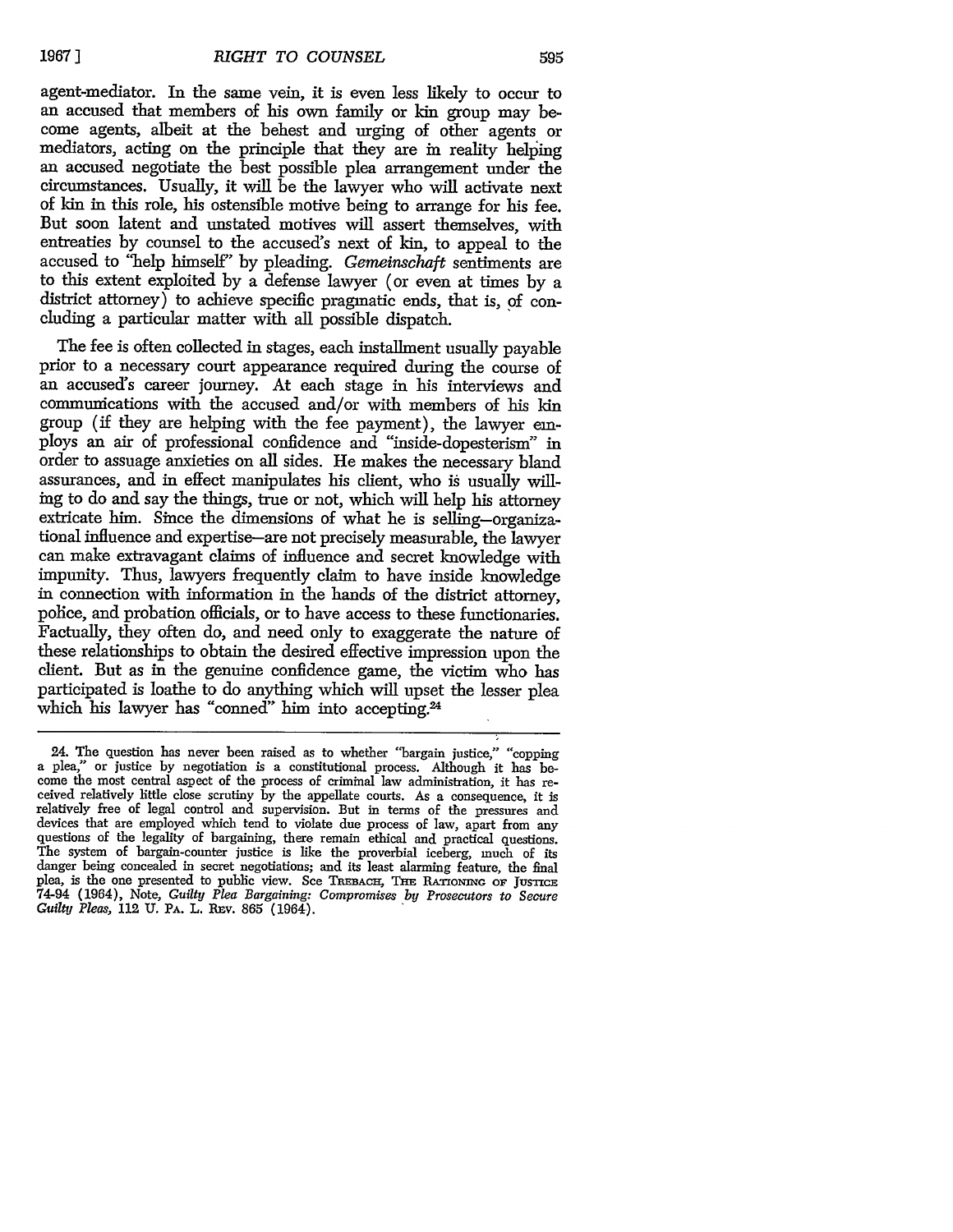#### *C. Cooperation Between the Judge and the Defense Attorney*

In effect, in his role as double agent, the criminal lawyer performs a vital and delicate mission for the court organization and the accused. Both principals are anxious to terminate the litigation with a minimum of expense and damage to each other. There is no other personage or role incumbent in the total court structure more strategically lo- 'cated, who by training and in terms of his own requirements is more ideally suited to do so than the lawyer. In recognition of this, judges will cooperate with attorneys in many important ways. For example, they will adjourn the case of an accused in jail awaiting plea or sentence if the attorney requests such action. While this may be done for some seemingly valid reason, the real purpose is that pressure is being applied by the attorney for the collection of his fee, which he knows will probably not be forthcoming if the case is concluded. Judges are aware of this tactic of lawyers who, by requesting an adjournment, keep an accused incarcerated longer as a not-too-subtle method of dunning a client for payment. However, judges usually go along with this, on the ground that important ends of justice are being served. Often, the only end being served is to protect a lawyer's fee.

In still another way the judge helps an accused's lawyer. He will lend the official aura of his office and courtroom so that a lawyer can stage manage an impression of an "all out" performance for the accused in justification of his fee. The judge and other court personnel will serve as a backdrop for a scene charged with dramatic fire, in which the accused's lawyer makes a stirring appeal in his behalf. With a show of restrained passion, the lawyer will intone the virtues of the accused and recite the social deprivations which have reduced him to his present state. There is a speech which varies somewhat depending on whether the accused has been convicted after trial or has pleaded guilty. In the main, however, the incongruity, superficiality and ritualistic character of the total performance is underscored by a visibly impassive, almost bored reaction on the part of the judge and other members of the court retinue. Afterward, there is a hearty exchange of pleasantries between the lawyer and district attorney, wholly unrelated to the supposedly adversary nature of the preceding events.

The fiery passion in defense of his client gone, the lawyers for both sides resume their offstage relations, chatting amiably and perhaps including the judge in their restrained banter. No other aspect of their visible conduct so effectively serves to put even a casual observer on notice that these individuals have claims upon each other. Their seemingly innocuous actions are indicative of continuing organizational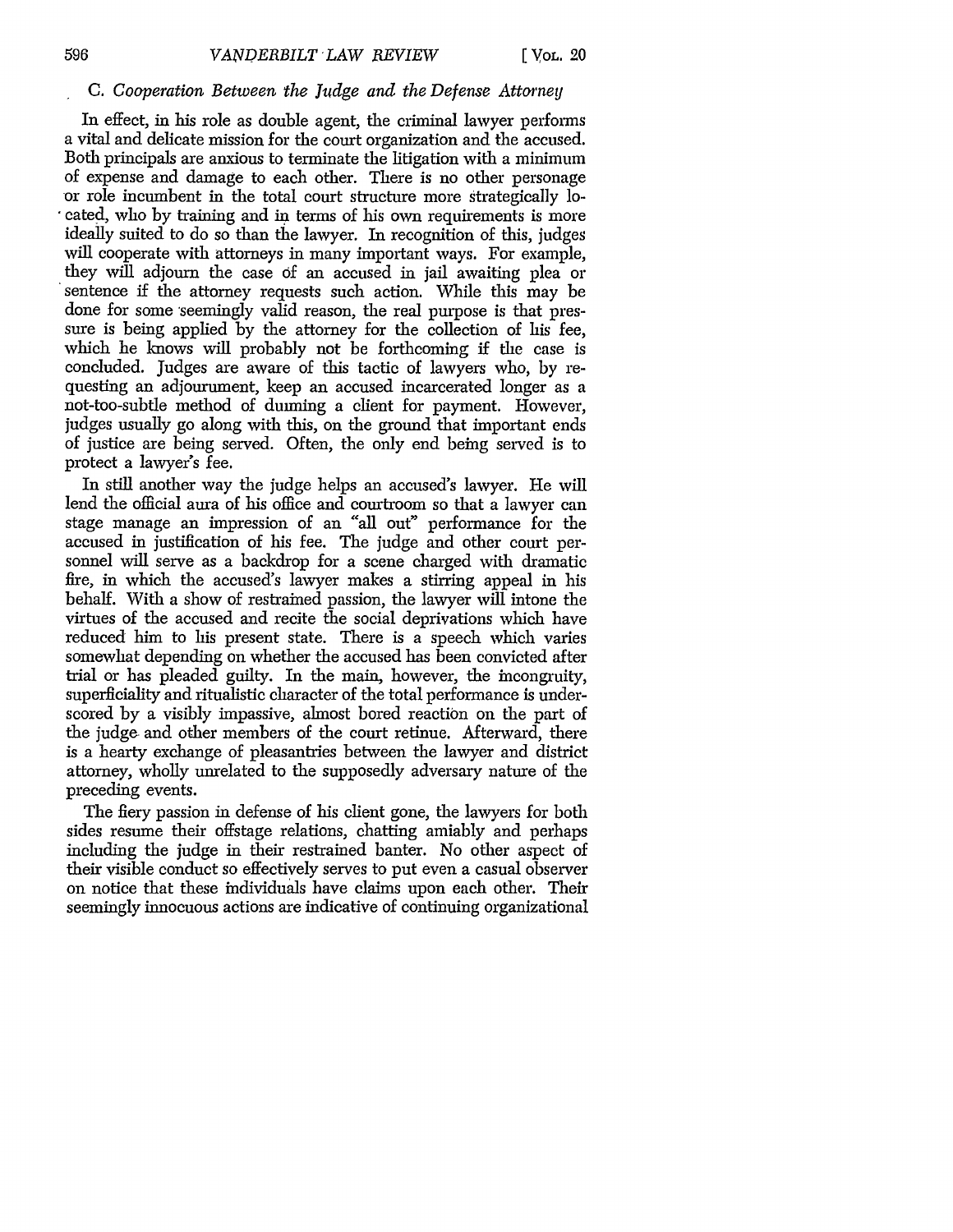and informal relations, which, in their intricacy and depth, range far beyond any priorities or claims a particular defendant may have.<sup>25</sup>

#### VI. THE BUREAUCRATIC PRACTICE OF CRIMINAL LAW

Criminal law practice is a unique form of private law practice since it really only appears to be private practice.<sup>26</sup> Actually, it is bureaucratic practice, because of the lawyer's enmeshment in the authority, discipline, and perspectives of the court organization. Supposedly, private practice, in a professional sense, involves the maintenance of an organized, disciplined body of knowledge and learning; the individual practitioners are imbued with a spirit of autonomy and service; the earning of a livelihood is incidental. In the sense that the lawyer in the criminal court is a double agent, serving higher organizational rather than professional ends, he may be deemed to be engaged in bureaucratic rather than private practice. To some extent the lawyer-client "confidence game," in addition to its other functions, serves to conceal this fact.<sup>27</sup>

## *A. The "Cop-out" Ceremony-Formal Entry of Guilty Plea*

The "cop-out" ceremony, in which the court process culminates, is not only invaluable for redefining the accused's perspectives of himself, but also in reiterating publicly in a formally structured ritual the accused person's guilt for the benefit of significant "others" who are observing. The accused not only is made to assert publicly his guilt of a specific crime, but also a complete recital of its details. He is further made to indicate that he is entering his plea of guilty

25. For a conventional summary statement of some of the inevitable conflicting loyalties encountered in the practice of law see, CHEATHAM, CASES ON THE LEGAL PROFESSION 70-79 (1955).

26. Some lawyers at either end of the continuum of law practice appear to have grave doubts as to whether it is indeed a profession at all. CARLIN, op. cit. supra note 14, at 192; **SMIGEL,** *op. cit. supra* note 21, at 304-05. It is increasingly perceived as a business with widespread evasion of the Canons of Ethics, duplicity and chicanery being practiced in an effort to get and keep business. The poet Carl Sandburg epitomized this notion in the following vignette: "Have you a criminal lawyer in this burg"? "We think so but we haven't been able to prove it on him." **SANmBURG,** THE **PEoPLE,** YEs 154 (1936).

27. While there is at times some element of dishonesty present in law practice involving fce splitting, thefts from clients, influence peddling, fixing, questionable involving fee splitting, thefts from clients, influence peddling, fixing, questionable use of favors and gifts to obtain business or influence others, this sort of activity is most often attributed to the "solo" private-practice lawyer. See Wood, *Professional Ethics Among Criminal Lawyers,* 7 Soc. **PROB.** 70 (1959). However, large "downtown" elite firms also engage in these dubious activities to some degree. The difference is that the latter firms enjoy a good deal of immunity from these charges because of their near monopoly of the more desirable types of practice, and their great influence in the political, economic and professional realms of power. See also CARLIN, LAWYERS' EnTcs *passim (1966).*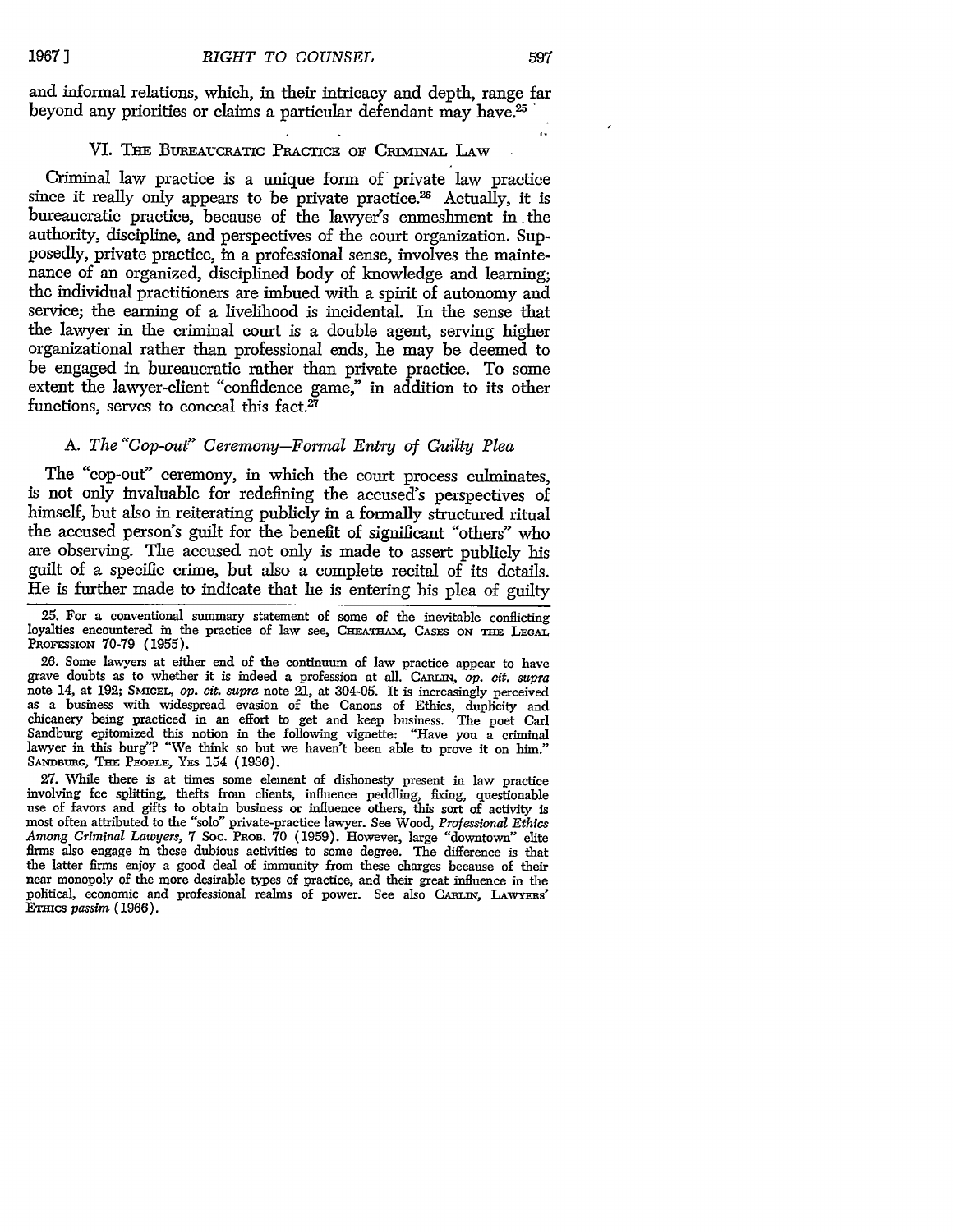freely, willingly and voluntarily, and that he is not doing so because of any promises or in consideration of any commitments that may have been made to him by anyone. This last is intended as a blanket statement to shield the participants from any possible charges of "coercion" or undue influence that may have been exerted in violation of due process requirements. Its function is to preclude any later review by an appellate court on these grounds, and also to obviate any second thoughts an accused may develop in connection with his plea.

#### *B. The Probation Interview-Defendant's Post-Plea Concept of Self*

For the accused, however, the conception of self as a guilty person is in large measure a temporary role adaptation. His career socialization as an accused, if it is successful, eventuates in his acceptance and redefinition of himself as a guilty person.<sup>28</sup> The transformation, however, is ephemeral, in that he will quickly reassert his innocence in private. What is important is that he accept his defeat, publicly proclaim it, and find some measure of pacification in it.2 Almost immediately after his plea, a defendant will generally be interviewed by a representative of the probation division in connection with a pre-sentence report which is to be prepared. The very first question to be asked of him by the probation officer is: "Are you guilty of the crime to which you pleaded"? This is by way of double affirmation of the defendant's guilt. Should the defendant now begin to make bold assertions of his innocence, despite his plea of guilty, he will

29. "Any communicative network between persons whereby the public identity of an actor is transformed into something looked on as lower in the local scheme of social types will be called a 'status degradation ceremony.'" Garfinkel, *Conditions of Successful Degradation Ceremonies,* **61 AM. J.** Soc. 420, 424 (1956). But contrary to the conception of the "cop out" as a "status degradation ceremony" is the fact that it is in reality a charade, during the course of which an accused must project an feigned the role of the "guilty person" his hearers will engage in the fantasy that **be** is contrite, and thereby merits a lesser penalty. One of the essential functions of the criminal lawyer is that he coach and direct his accused-client in the role performance. Thus, what is actually involved is not a "degradation" process at all, but is instead, a highly structured system of exchange cloaked in the rituals of legalism and public professions of guilt and repentance.

**<sup>28.</sup>** This does not mean that most of those who plead guilty are innocent of any crime. Indeed, in many instances those who have been able to negotiate a lesser plea have done so willingly and even eagerly. The system of justice-by-negotiation, without trial, probably tends to serve the interests and requirements of guilty persons, who are thereby presented with formal alternatives of compensation by way of a more favorable plea and sentence. Having observed the prescriptive etiquette in compliance with the defendant role expectancies in this setting, he is rewarded. An innocent person, on the other hand, is confronted with the same set of role prescriptions, structures and legal alternatives. Going to trial is not always a feasible possibility; in addition, there is the problem of conviction-prone juries.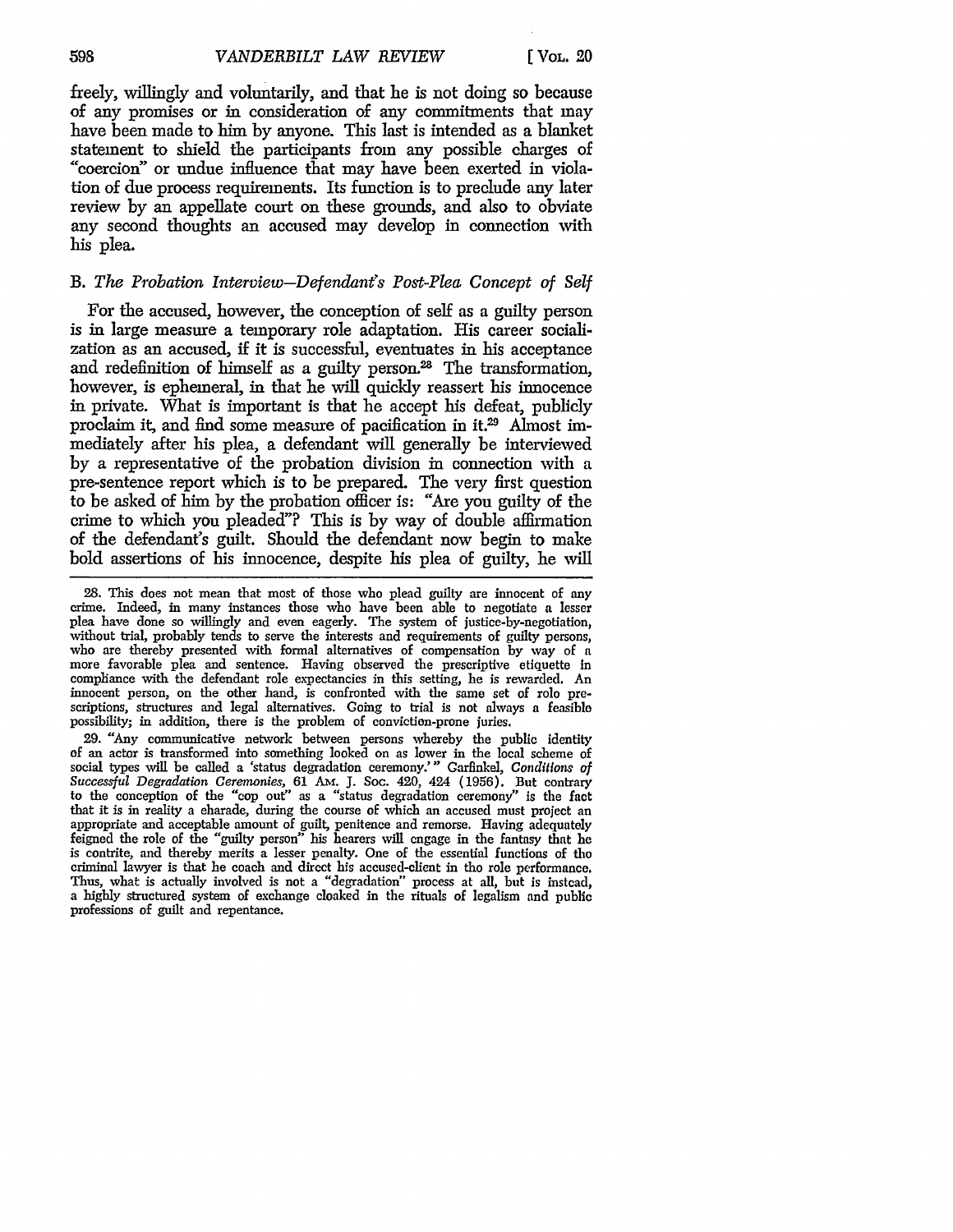*RIGHT TO COUNSEL*

be asked to withdraw his plea and stand trial on the original charges. Such a theatened possibility is in most instances sufficient to cause an accused to let the plea stand and to request the probation officer to overlook his exclamations of innocence. The table that follows is a breakdown of the categorized responses of a random sample of male defendants in Metropolitan Court<sup>30</sup> during 1962, 1963 and 1964 in connection with their statements during pre-sentence probation interviews following their plea of guilty:

#### TABLE I

## DEFENDANT RESPONSES **AS** TO GUILT OR INNOCENCE AFTER PLEADING

#### YEARS-1962, 1963, 1964

| NATURE OF RESPONSE                                                        | NO. OF DEFENDANTS<br>ъ                                                                                                    |     |        |
|---------------------------------------------------------------------------|---------------------------------------------------------------------------------------------------------------------------|-----|--------|
| <b>INNOCENT</b><br>(Manipulated)                                          | "The lawyer or judge, police or<br>DA 'conned' me."                                                                       | 86  | (11.9) |
| <b>INNOCENT</b><br>(Pragmatic)                                            | "Wanted to get it over with."<br>"You can't beat the system."<br>"They have you over a barrel<br>when you have a record." | 147 | (20.3) |
| <b>INNOCENT</b><br>(Advice of couusel)                                    | "Followed my lawyer's advice."                                                                                            | 92  | (12.7) |
| <b>INNOCENT</b><br>(Defiant)                                              | "Framed."-betrayed by "Com-<br>plainant," "Police," "Squealers,"<br>"Lawyer," "Friends," "Wife,"<br>"Girlfriend."         | 33  | (4.6)  |
| <b>INNOCENT</b><br>(Adverse social data)                                  | Blames probation officer or<br>psychiatrist for "Bad Report,"<br>in cases where there was pre-<br>pleading investigation. | 15  | (2.1)  |
| <b>GUILTY</b>                                                             | "But I should have gotten a<br>better deal." Blames lawyer,<br>DA, police, judge.                                         | 74  | (10.2) |
| <b>GUILTY</b>                                                             | "Won't say anything further."                                                                                             | 21  | (2.9)  |
| FATALISTIC<br>(Doesn't press his<br>"Innocence," won't<br>admit "Guilt.") | "I did it for convenience."<br>"My lawyer told me it was only<br>thing I conld do."<br>"I did it because it was the best  | 248 | (34.2) |
|                                                                           | way out."                                                                                                                 | ۰.  |        |
| <b>NO RESPONSE</b>                                                        |                                                                                                                           | 8   | (1.1)  |
| TOTAL                                                                     |                                                                                                                           | 724 | 100.0% |

**30.** The actual court which served as the universe from which these data were drawn is one of the largest criminal courts in the United States, dealing with

**1967 ]**

NO.-724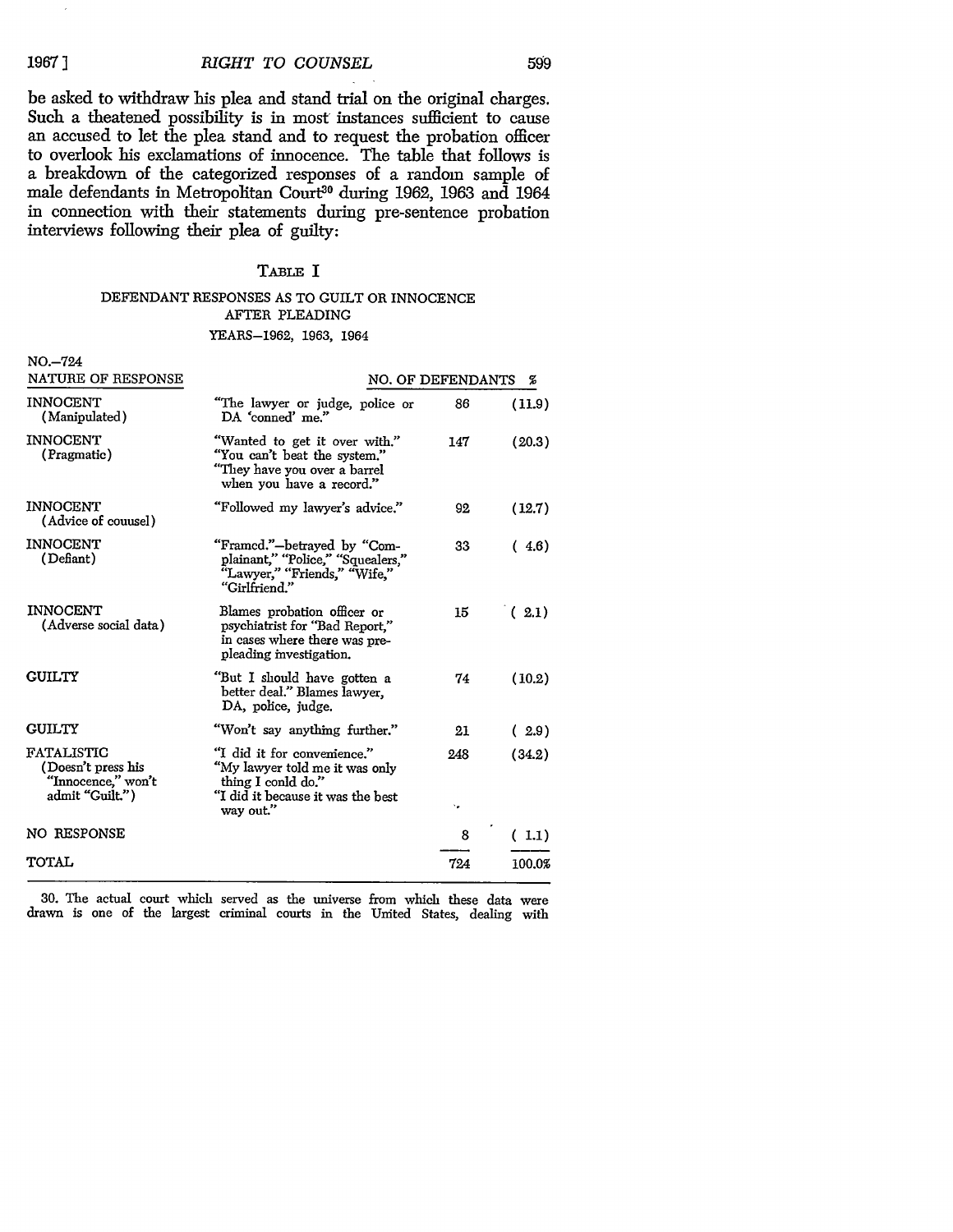It would be well to observe at the outset that of the 724 defendants who pleaded guilty before trial, only 43 (5.9%) of the total group had confessed prior to their indictment. Thus, the ultimate judicial process was predicated upon evidence independent of any confession of the accused.<sup>31</sup>

As the data indicate, only a relatively small number (95) out of the total number of defendants will even admit their guilt, following the "cop-out" ceremony. Even though they affirmed their guilt, however, many of these defendants felt that they should have been able to negotiate a more favorable plea. The largest aggregate of defendants (373) were those who reasserted their "innocence" following their public profession of guilt during the "cop-out" ceremony. These defendants employed differential degrees of fervor, solemnity and credibility, ranging from mild, wavering assertions of innocence which were embroidered with a variety of stock explanations and rationalizations, to those of an adamant, "framed" nature. Thus, the "innocent" group for the most part, it must be stressed, were largely concerned with underscoring for their probation interviewer their essential "goodness" and "worthiness," despite their formal plea of guilty. Assertion of his innocence at the post plea stage resurrects a more respectable and acceptable self-concept for the accused defendant who has pleaded guilty. A recital of the structural exigencies which precipitated his plea of guilt serves to embellish a newly proffered claim of innocence, which many defendants mistakenly feel will stand them in good stead at the time of sentence, or ultimately with probation or parole authorities.

Relatively few (33) maintained their innocence in terms of having been "framed" by some person or agent-mediator, although a larger number (86) indicated that they had been manipulated or "conned" by an agent-mediator to plead guilty, but, as indicated, their assertions of innocence were relatively mild.

A rather substantial group (147) preferred to stress the pragmatic aspects of their plea of guilty. They assert their innocence only per-

felonies only. Female defendants in the years 1950 through 1964 constituted from 7 to 10% of the totals for each year.

<sup>31.</sup> My own data in this connection appear to support Sobel's conclusion, see note *6* supra, and appear to be at variance with the prevalent view, which stresses the importance of confessions in law enforcement and prosecution. All the persons in my sample were originally charged with felonies ranging from homicide to forgery. In most instances the original felony charges were reduced to misdemeanors by way of a negotiated lesser plea. The vast range of crime categories which are available facilitates the patterned court process of plea reduction to a lesser offense, which is also usually a socially less opprobrious crime. For an illustration of this feature of -the bargaiiffg process in a court utilizing a public defender office see Sudnow, *Normal Crimes: Sociological Features of the Penal Code in a Public Defender Office, 12 Social.* **PRoBLEMs** 255 (1964).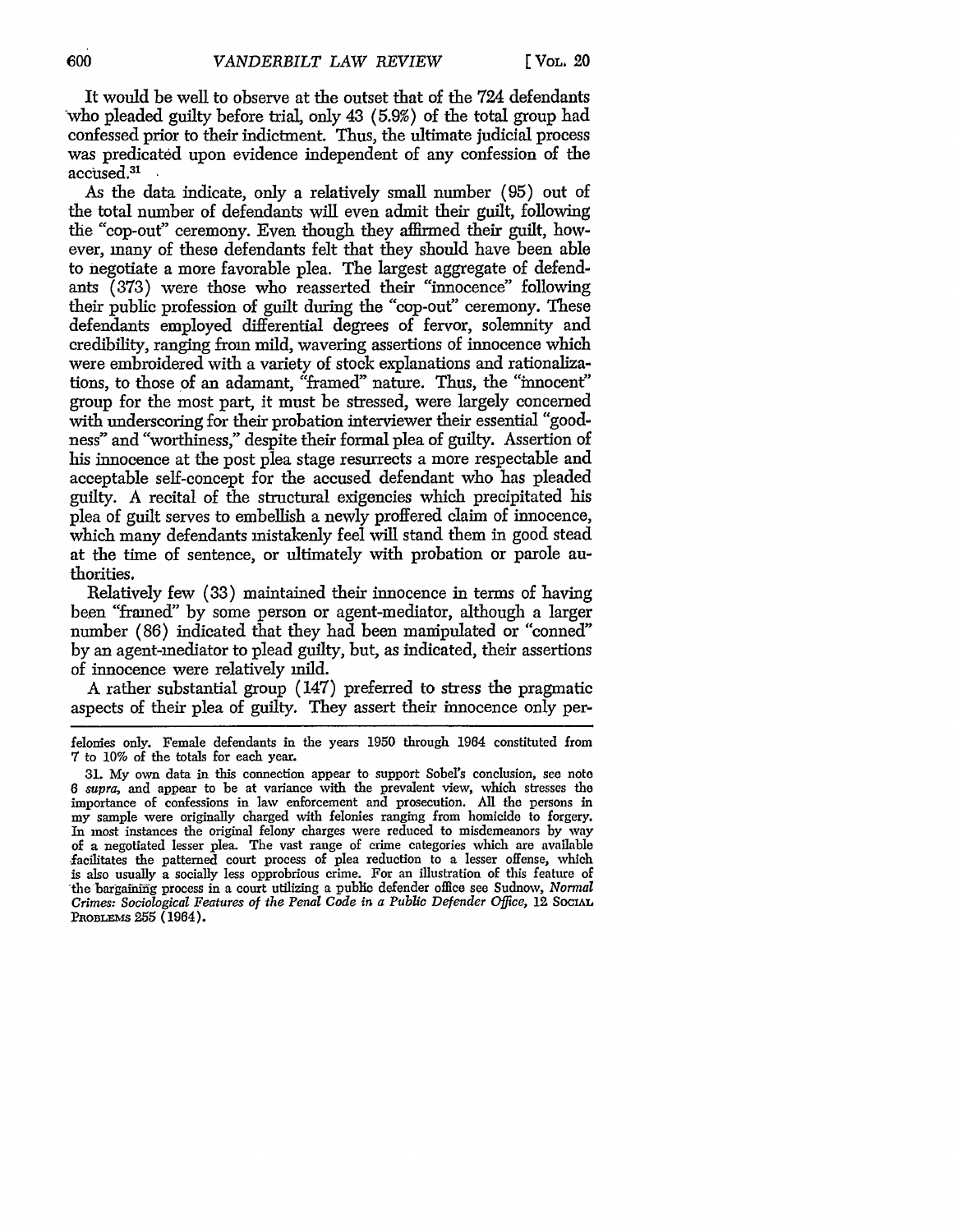functorily and in general refer to some adverse aspect of their situ-' ation which they believed tended negatively to affect their bargainingleverage, including in some instances a prior criminal record.

One group of defendants (92), while maintaining their innocence, simply employed some variation of a theme of following "the advice of counsel" as a covering response, to explain their guilty plea in **the** light of their new affinmation of innocence. It was a shorthand method of invoking a catch phrase to preclude any further discussion of an otherwise seemingly inconsistent position.

The largest single group of defendants (248) were basically fatalistic. They only verbalized weak suggestions of their innocence in rather halting terms, wholly without conviction. By the same token, they did not admit guilt readily and were generally evasive as to guilt or innocence, preferring to stress aspects of their stoic submission in their decision to plead. This sizable group of -defendants appeared to perceive the total court process as being caught up in a monstrous organizational apparatus, in which the defendant's role expectancies were not clearly defined. Reluctant to offend anyone in authority, fearful that clear-cut statements on their part as to their guilt or innocence would be negatively construed, they adopted a stance of passivity, resignation and acceptance. Interestingly, in most instances they invoked their lawyer as being the one who crystallized the available alternatives for them, and who was, therefore, the critical element in their decision-making process.

#### *C. The Role of Agent-Mediator in Defendant's Guilty Plea*

In order to determine which agent-mediator was most influential in altering the accused's perspectives as to his decision to plead- or go to trial (regardless of the proposed 'basis of the plea), the same sample of defendants were asked to indicate the person who first suggested to them that they plead guilty. They were also asked to indi-, cate which of those who made such a suggestion was most influential in affecting their final decision to plead.

It is popularly assumed that the police, through forced confessions, and the district attorney, employing still other pressures, are most instrumental in the inducement of an accused to plead guilty. $32$  As

**<sup>32.</sup>** Failures, shortcomings and oppressive features of our system of criminal justice have been attributed to a variety of sources including 'lawless" police, overzealous district attorneys, "hanging" juries, corruption and political connivance, incompetent judges, inadequacy or lack of counsel, and poverty or other social disabilities of the defendant. See BARTH, LAW ENFORCEMENT VERSUS THE LAW (1963), for a journalist's account embodying this point of view. See also SKOLNICK, JUSTICE WITHOUT TRIAL: LAW ENFORCEMENT IN DEMOCRATIC SOCIETY (1966), for a sociologist's excellent study of **the** role of **the police in criminal** law administration. For a somewhat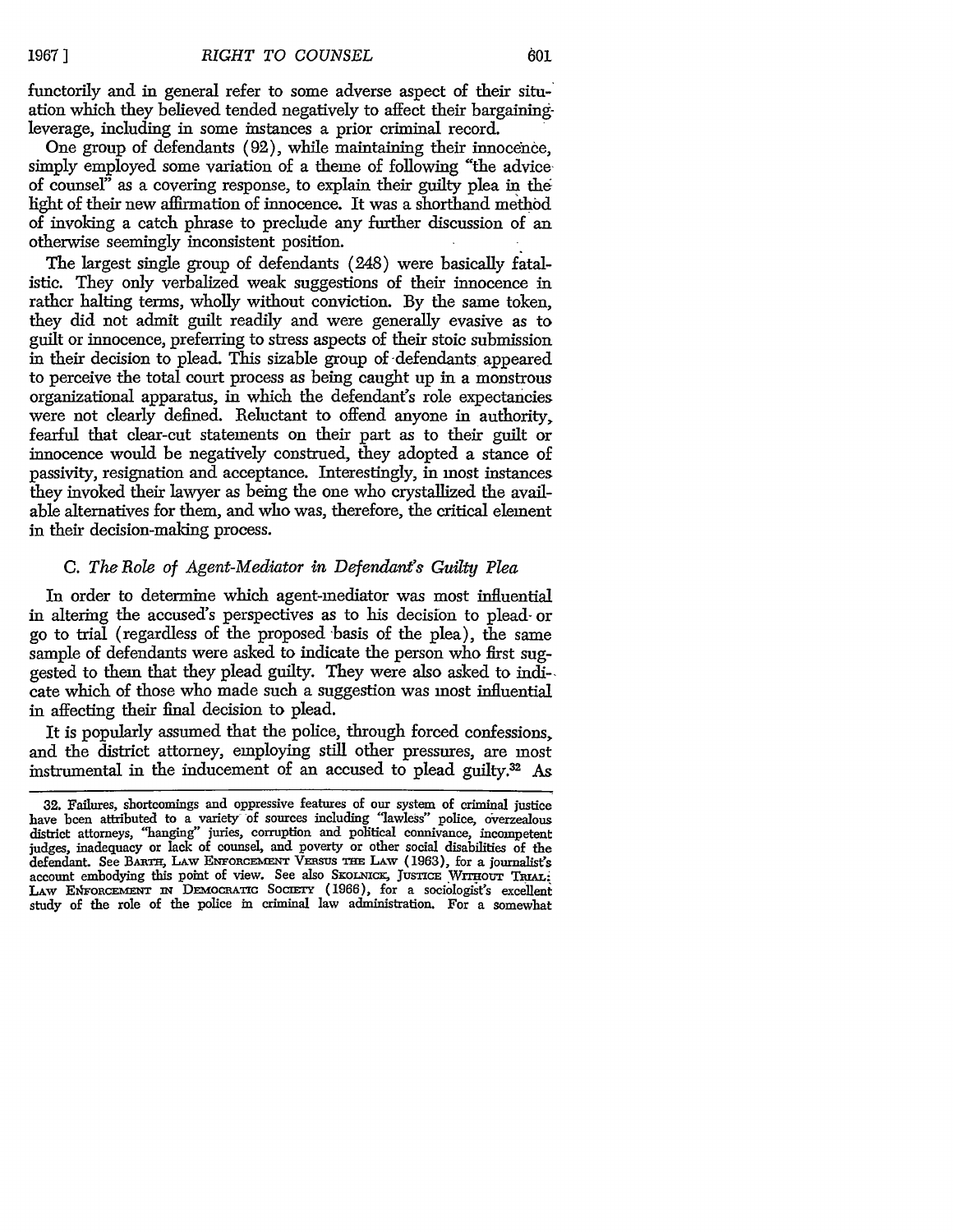Table II indicates, it is actually the defendant's own counsel who is most effective in this role. Further, this phenomenon tends to reinforce the extremely rational nature of criminal law administration, for an organization could not rely upon the sort of idiosyncratic measures employed by the police to induce confessions, and still maintain its efficiency, high production and overall rational-legal character. The defense counsel becomes the ideal agent-mediator since as "officer of the court" and confidant of the accused and his kin group, he lives astride both worlds and can serve the ends of the two as well as his  $own<sup>33</sup>$ 

The following table indicates the breakdown of the responses to the two questions:

#### TABLE II

#### ROLE OF AGENT-MEDIATORS IN DEFENDANT'S GUILTY PLEA

| PERSON OR<br>OFFICIAL | PLEA OF GUILTY | FIRST SUGGESTED | TO PLEAD | <b>INFLUENCED THE</b><br>ACCUSED MOST IN<br>HIS FINAL DECISION |
|-----------------------|----------------|-----------------|----------|----------------------------------------------------------------|
| <b>JUDGE</b>          | 4              | .6)             | 26       | (3.6)                                                          |
| DISTRICT ATTORNEY     | 67             | (9.3)           | 116      | (16.0)                                                         |
| DEFENSE COUNSEL       | 407            | (56.2)          | 411      | (56.7)                                                         |
| PROBATION OFFICER     | 14             | (1.9)           | 3        | .4)                                                            |
| <b>PSYCHIATRIST</b>   | 8              | 1.1)            | 1        | .I)                                                            |
| RELATIVE (WIFE)       | 34             | (4.7)           | 120      | (16.6)                                                         |
| FRIENDS AND           |                |                 |          |                                                                |
| OTHER RELATIVES       | 21             | (2.9)           | 14       | (1.9)                                                          |
| <b>POLICE</b>         | 14             | (1.9)           | 4        | .6)                                                            |
| FELLOW INMATES        | 119            | (16.4)          | 14       | 1.9)                                                           |
| <b>OTHERS</b>         | 28             | (3.9)           | 5        | .7)                                                            |
| "NO RESPONSE"         | 8              | ( 1.1)          | 10       | 1.4)                                                           |
|                       |                |                 |          |                                                                |
| TOTAL                 |                | 724 100.0%      | 724      | 99.9%°                                                         |

Rounded to nearest tenth.

While an accused's wife, for example, may be influential in making him more amenable to a plea, her agent-meditor role has usually been sparked and initiated by defense counsel. Further, although a number of first suggestions of a plea came from an accused's fellow

technical discussion of American police procedures, see LAFAVE, ARREST: THE DECISION TO **TAKE A** SUSPECT INTO CUSTODY (1965).

 $\frac{1}{2}$  33. Aspects of the lawyer's ambivalences with regard to the expectancies of the various groups who have claims upon him are discussed in a paper by Hubert J. O'Gornan, "The Ambivalence of Lawyers," Eastern Sociological Association Meeting, April 10, 1965. **1965. 1968. 1968. 1968. 1968. 1979. 1979. 1979. 1979. 1989. 1989. 1989. 1989. 1989. 1989. 1989. 1989. 1989. 1989. 1989. 1989. 1989. 1989. 1989. 1989. 1989.**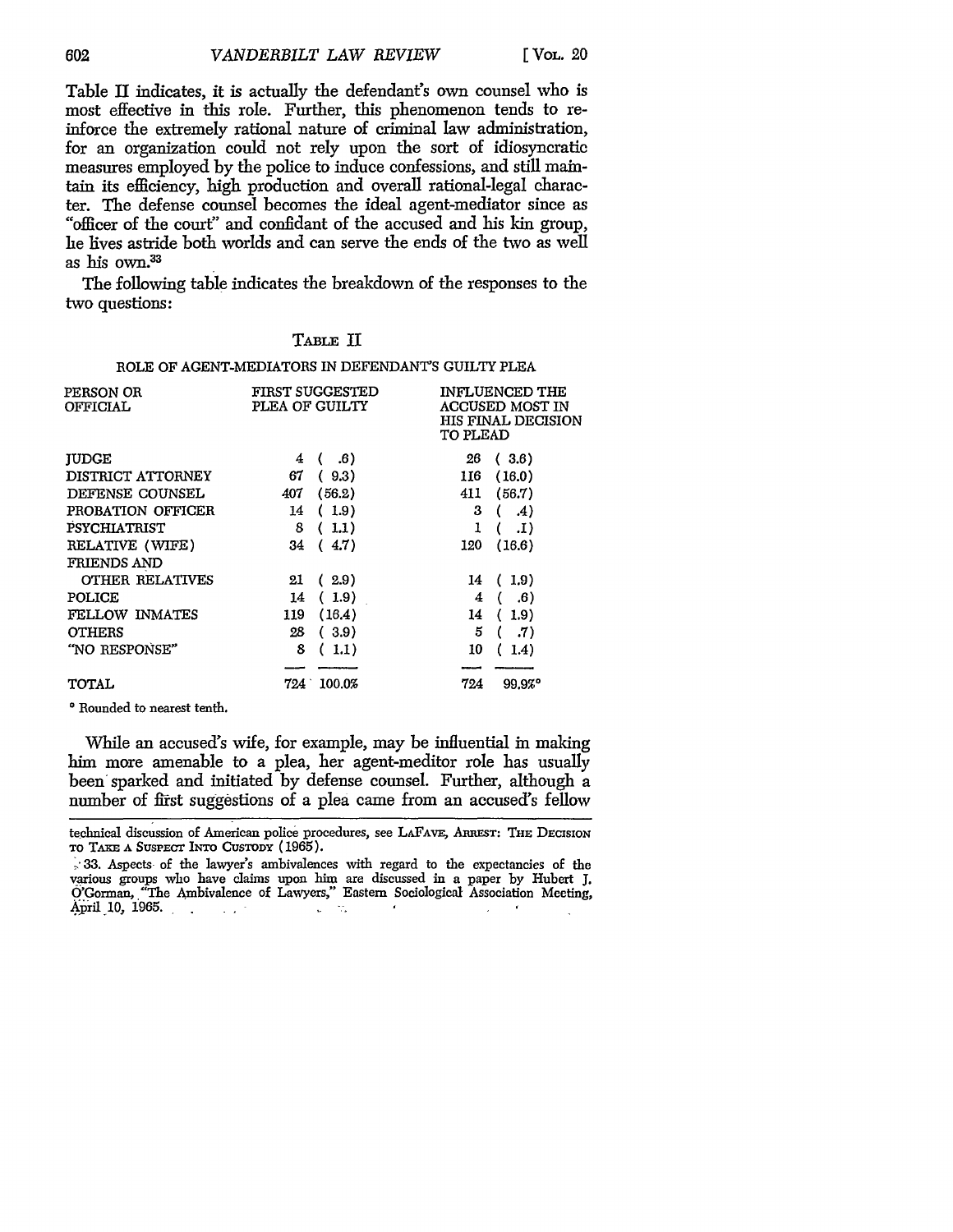÷

jail inmates, he tended to rely largely on his counsel as an ultimatesource of influence in his final decision.

#### *D. The Stage at Which Defense Counsel Suggested Guilty Plea*

Since the defense counsel is a crucial figure in the total organizational scheme in constituting a new set of perspectives for the accused, the same sample of defendants was asked to indicate at which stage of their contact with counsel was the suggestion of a plea made. There are three basic kinds of defense counsel available in Metropolitan Court: Legal-aid, privately retained counsel, and counsel assigned by the court (who may eventually be privately retained by the accused).

#### TABLE III

|                |                  | STAGE AT WHICH COUNSEL SUGGESTED ACGUSED TO PLEAD |                 |
|----------------|------------------|---------------------------------------------------|-----------------|
| $NO - 724$     |                  | <b>COUNSEL TYPE</b>                               |                 |
| <b>CONTACT</b> | <b>PRIVATELY</b> | LEGAL-AID                                         | <b>ASSIGNED</b> |
|                | RETAINED         |                                                   |                 |
| <b>FIRST</b>   | (34.7)<br>66     | (48.6)<br>237                                     | (59.6)<br>28    |
| <b>SECOND</b>  | (43.7)<br>83     | (29.1)<br>142                                     | (17.0)<br>8     |
| THIRD          | (15.3)<br>29     | (12.9)<br>63                                      | (8.5)           |
| FOURTH OR MORE | 6.3)<br>12       | 6.4)<br>31                                        | (10.6)<br>5     |
| NO RESPONSE    | 0.0)<br>0        | 2.9)<br>14                                        | (4.3)           |

TOTAL 190 100.0% 487 99.9%<sup>\*</sup> 47 100.0%

 $^{\circ}$  Rounded to nearest tenth.

The overwhelming majority of accused persons, regardless of type of counsel, related a specific incident which indicated an urging or suggestion, during either the first or second contact, that they plead guilty to a lesser charge if this could be. arranged. Of all the agentmediators, it is the lawyer who is most effective in manipulating an accused's perspectives, not withstanding pressures that may have been previously applied by police, district attorney, judge or any of the agent-mediators that may have been activated by them. Legal-aid and assigned counsel are apparently more likely to suggest a possible plea at the initial interview as response to pressures of time; and in the case of assigned counsel, the strong possibility that there is no fee involved may be an added impetus to such a suggestion at the first contact.

There is some further evidence in Table III of the perfunctory, ministerial character of the system in Metropolitan Court and similar criminal courts. There is little real effort to individualize, and the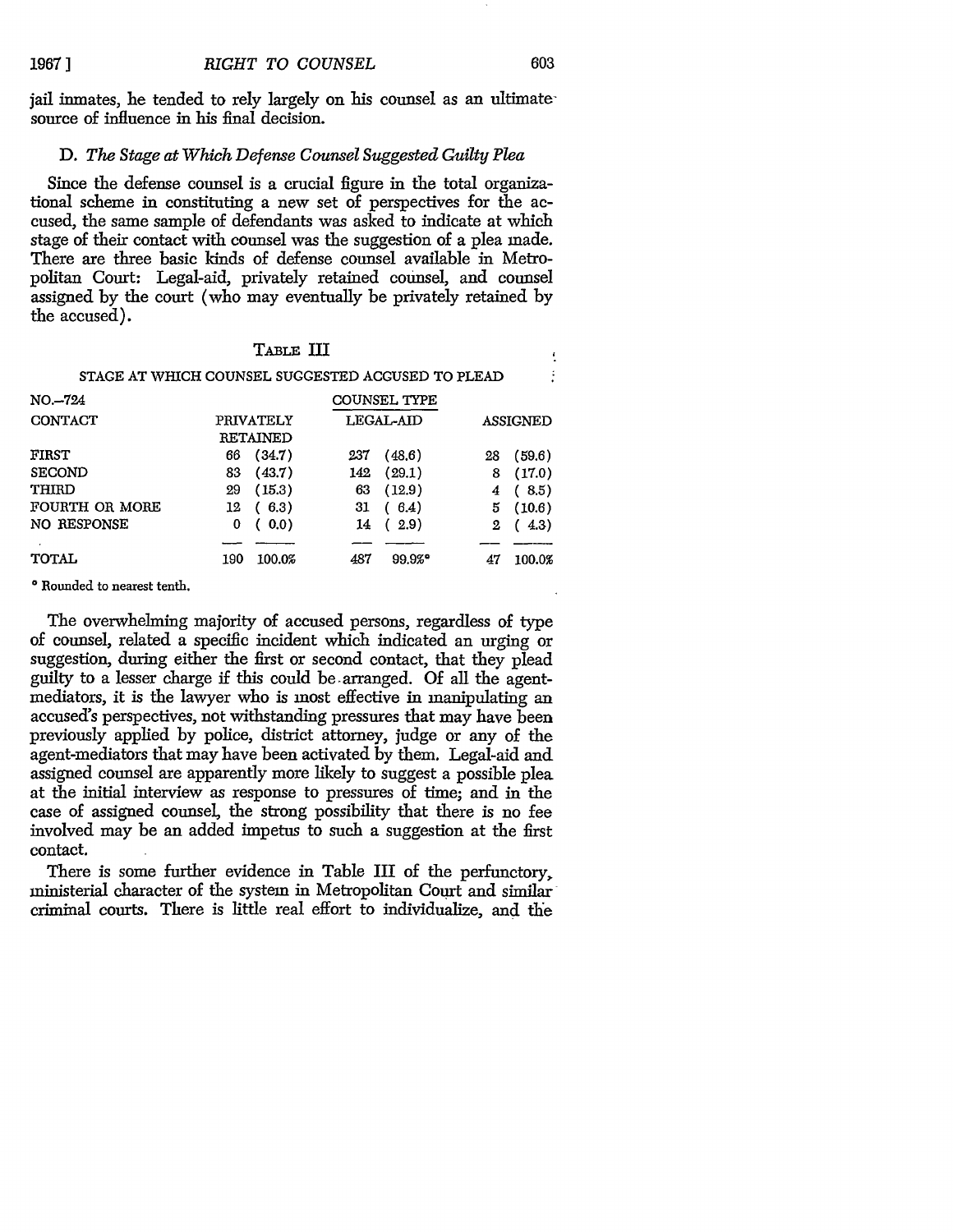lawyer's role as agent-mediator may be seen as unique in that he is in effect a double agent. Although, as "officer of the court," he mediates between the court organization and the defendant, his roles with respect to each are rent by conflicts of interest. Too often these must be resolved in favor of the organization which provides him with the means for his professional existence. Consequently, in order to reduce the strains and conflicts imposed in what is ultimately an overdemanding role obligation for him, the lawyer engages in the lawyerclient "confidence game" so as to structure more favorably an otherwise onerous role system.<sup>34</sup>

## VII. CONCLUSIONS-CovERT **CONTINGENCIES IN T11E RIGHT TO COUNSEL**

Based on data which are admittedly tentative and fragmentary, the furor over confessions, whether of the coerced or voluntary variety, appears to be not too meaningful. It is suggested that the process of criminal law enforcement has always depended, and will continue to do so in the foreseeable future, on confessions obtained judicially in open court *(i.e.,* pleas of guilty), rather than on confessions, wrung from an accused in the back room of a police station. The *Gideon, Escobedo and Miranda* decisions have been regarded in legal circles as a most important development in American jurisprudence. No doubt, in time, the various states will make administrative provisions to implement the legal principles established in those cases. Although there has been great enthusiasm expressed in connection with these decisions, my limited data appear to suggest that results at the felony level in the criminal courts will not be significantly different from those which presently obtain in the respective communities affected by these cases. While it is true that at the "gatehouse" occasional defendants may be able to avoid prosecution by standing mute after being advised of their rights, many will, nevertheless, reach the "mansion"-and there we are dealing with an entirely different organizational context.

The organizational, occupational, and structural variables of the criminal court will continue to be present, and perhaps be even further augmented, in addition to any race, class, ethnic or other socio-demographic dimensions which are to be found in the respective jurisdictions. Together, these are formidable. The organizational features which in the pursuit of rationality, efficiency and maximum production tend to promote the present system of criminal justice, will not be easily overcome by additional counsel and similar resources, for

<sup>&</sup>quot;34. Goode, *A Theory of Role Strain*, 25 Am. Socronocical Rev. 483 (1960); Snoek, Role Strain in Diversified Role Sets, 71 Am. J. Soc. 363 (1966).